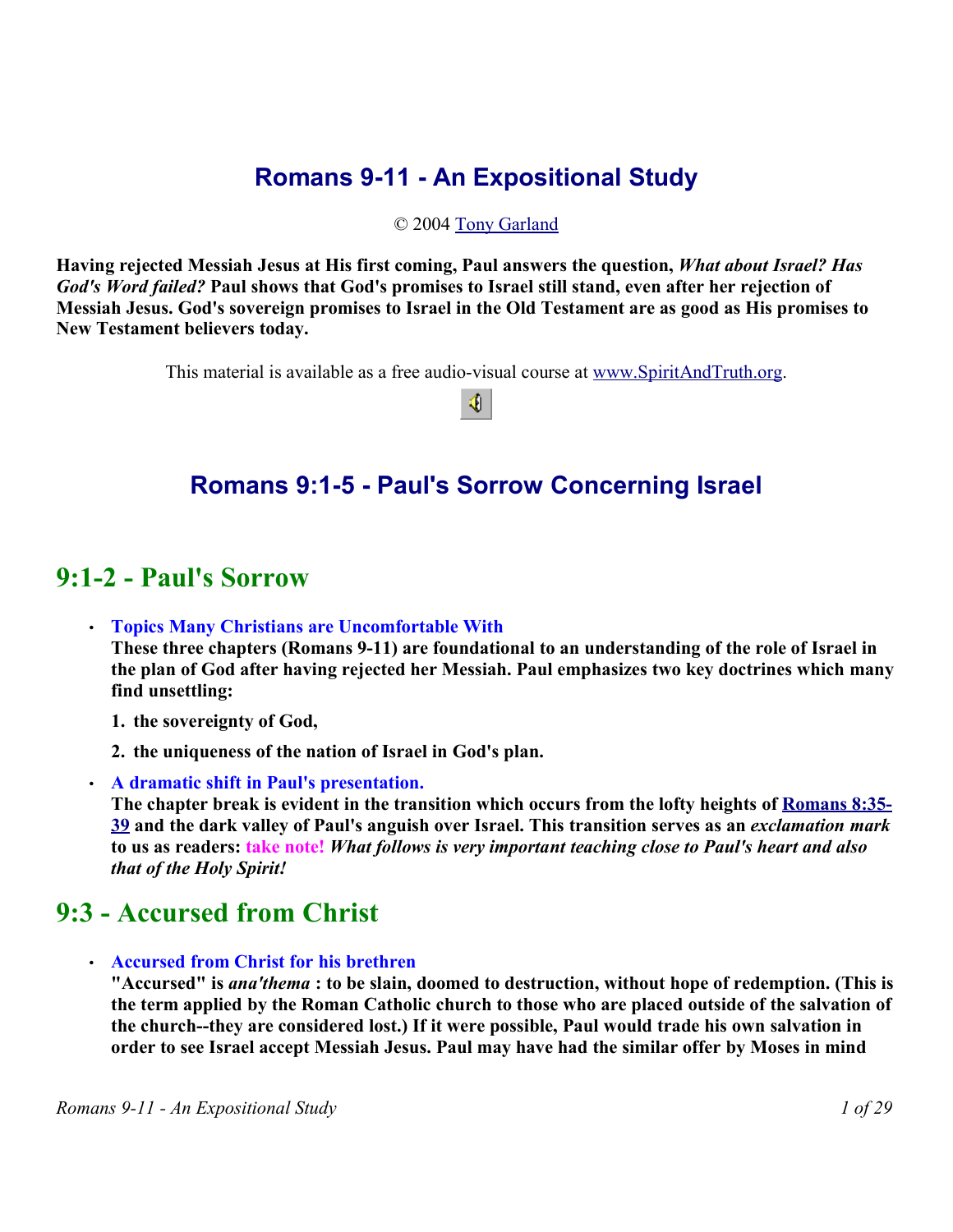**(Ex. 32:32) .** 

• **"according to the flesh"**

**Paul is sorrowful over his "countrymen" (***sungenw'n* **=** *together/with* **+** *kind/race* **= relatives) according to the flesh . Paul is being especially careful that the reader understands that he is speaking of the** *nation* **of Israel,** *Jews,* **and not some "New Israel" or "Spiritual Israel" as some teach in error.** 

• *National* **Israel** 

**The meaning which Paul attaches to Israel here and** *throughout the New Testament* **is that of the physical offspring of Abraham, Isaac, and Jacob. Paul knows nothing of the idea that "the church replaces Israel."**

### **9:4 - Adoption**

• **"the adoption"**

**"Adoption" is** *huiothesi'a. Huios* **= "son,"** *thesi'a* **is from** *tithemi* **= "to place as." Israel has "sonship" under God.** 

• **Israel's Adoption**

**In Egypt, Israel was adopted by God (Ex. 4:22) . She was called out of Egypt at her adoption (Hos. 11:1) The nation became God's special treasure (Deu. 14:2) .** 

• **Believers are Adopted** 

**The security of a believer as God's adopted son (Rom. 8:15 , 23 ; Gal. 4:5 ; Eph. 1:5) extends also to the** *national* **adoption of Israel. If God can "unadopt" Israel, then he can "unadopt" New Testament believers and our salvation is insecure! The security of adoption is based upon:**

- **1. promises God has made (to believers and to Israel),**
- **2. the character of God,**
- **3. God is the One doing the work.**

### **9:4 - Glory**

• **"the glory"**

**This refers to the visible manifestation of God's localized presence, often called His** *shekinah* **(dwelling) glory. His glory descended upon Mt. Sinai at the giving of the Law (Ex. 24:16) . His glory filled the tabernacle of Moses (Ex. 40:34-38) and Solomon's Temple (1K. 8:11) . His glory will illuminate the New Jerusalem (Rev. 21:11 cf. Rev. 22:5).** 

## **9:4 - Covenants**

• **"the covenants"**

**Various covenants (plural) were made between God and the nation Israel:**

1. **Abrahamic Covenant - between God and Abraham (Gen. 12:1-3 ; 15:18 ; 17:2-10),**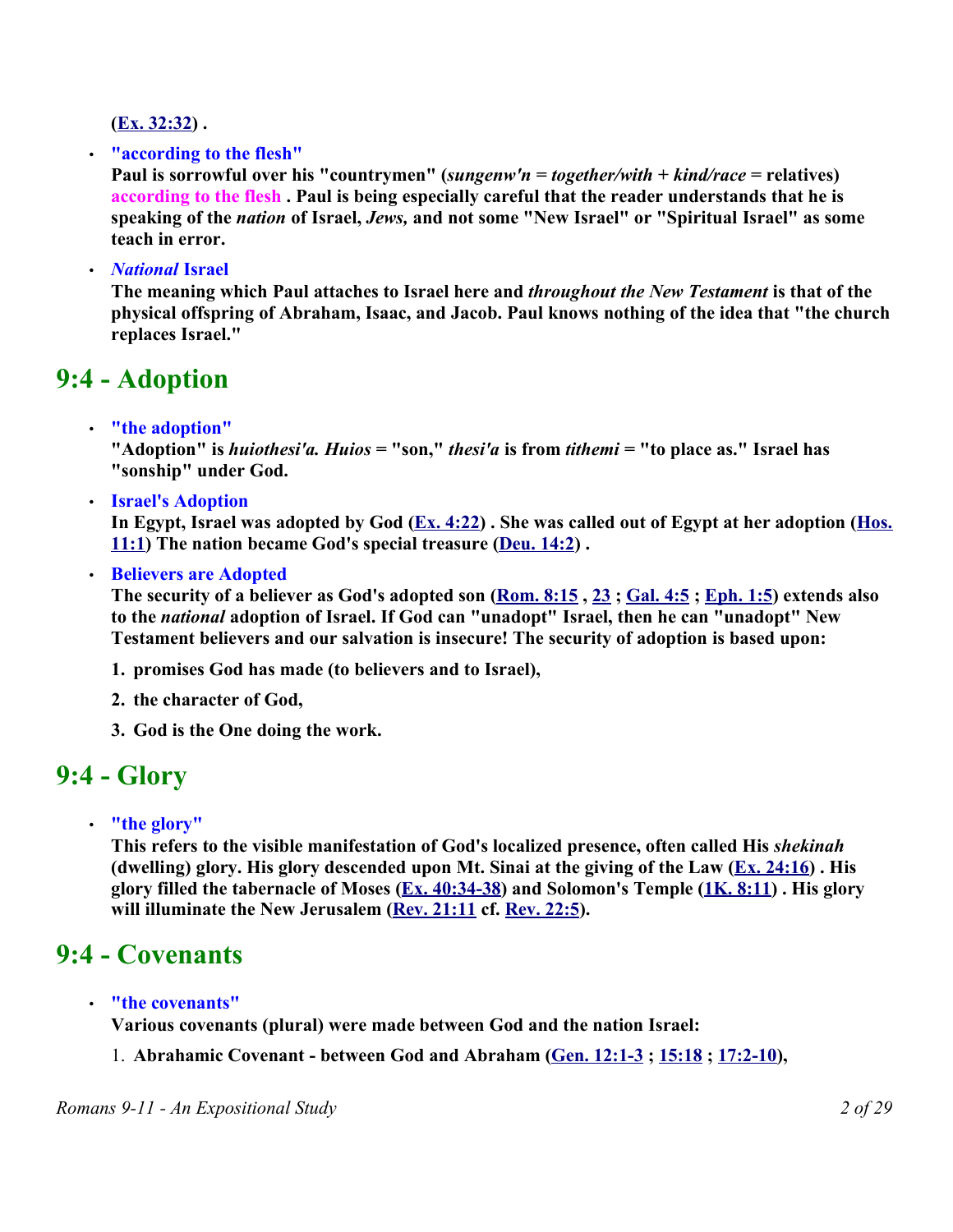- 2. **Mosaic Covenant between God and Israel as a nation, (Ex. 24:7-8 ; 34:27),**
- 3. **Land Covenant permanent possession of the Promised Land (Deu. 29-30) ,**
- 4. **Davidic Covenant between God and David (2S. 7:12-16 ; Jer. 33:20-25 ; Ps. 89:3 , 34),**
- 5. **New Covenant Initially made with Israel, believers participate through Jesus (Jer. 31:33 ; Mtt. 26:28 ; Heb. 8:6).**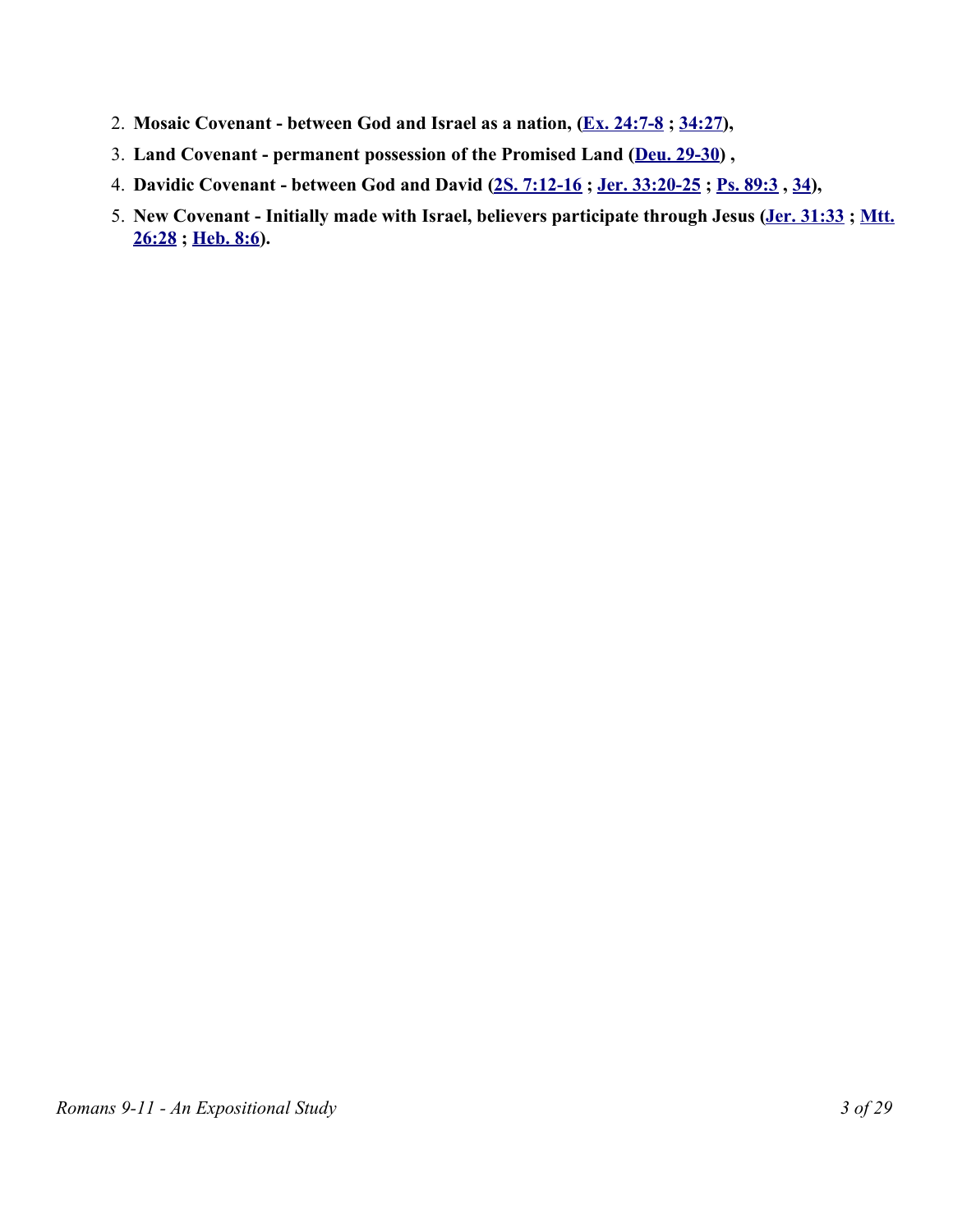#### • **Jewish Covenants**

**These covenants are with** *Israel* **--even the New Covenant. Apart from the work of Christ, Gentiles would forever remain strangers from these formal promises made with Israel (Eph. 2:12) . [VIEW DIAGRAM OVER INTERNET]**



**Source: Paul Enns,** *Moody Handbook of Theology***, p. 35 (Mosaic Covenant added by instructor.)**

### **9:4 - Giving of the Law**

#### • **"the giving of the law"**

**This refers to the Law of Moses given on Mt. Sinai, which includes the Ten Commandments (Ex. 20 ; Ne. 9:13-14 cf. John 1:17) . Paul spoke of this earlier when he discussed the advantage of the Jew: " Chiefly because to them were committed the oracles (***lo'gia,* **utterances) of God. " The Gentiles were without the law (Rom. 2:14) .** 

### **9:4 - Service of God**

#### • **"the service of God"**

**"Service" is** *latrei'a* **: religious service based in worship. The service of God took place in "God's House" -- the Temple. The service of God in the Temple would be meaningless if it were not for the fact that the glory of God (His localized presence) resided there.** 

### **9:4 - Promises**

• **"the promises"**

**Paul has already mentioned the** *covenants.* **Now he speaks of additional promises which are not explicitly included in the formal covenants.**

• **The Coming Messiah**

*Romans 9-11 - An Expositional Study 4 of 29*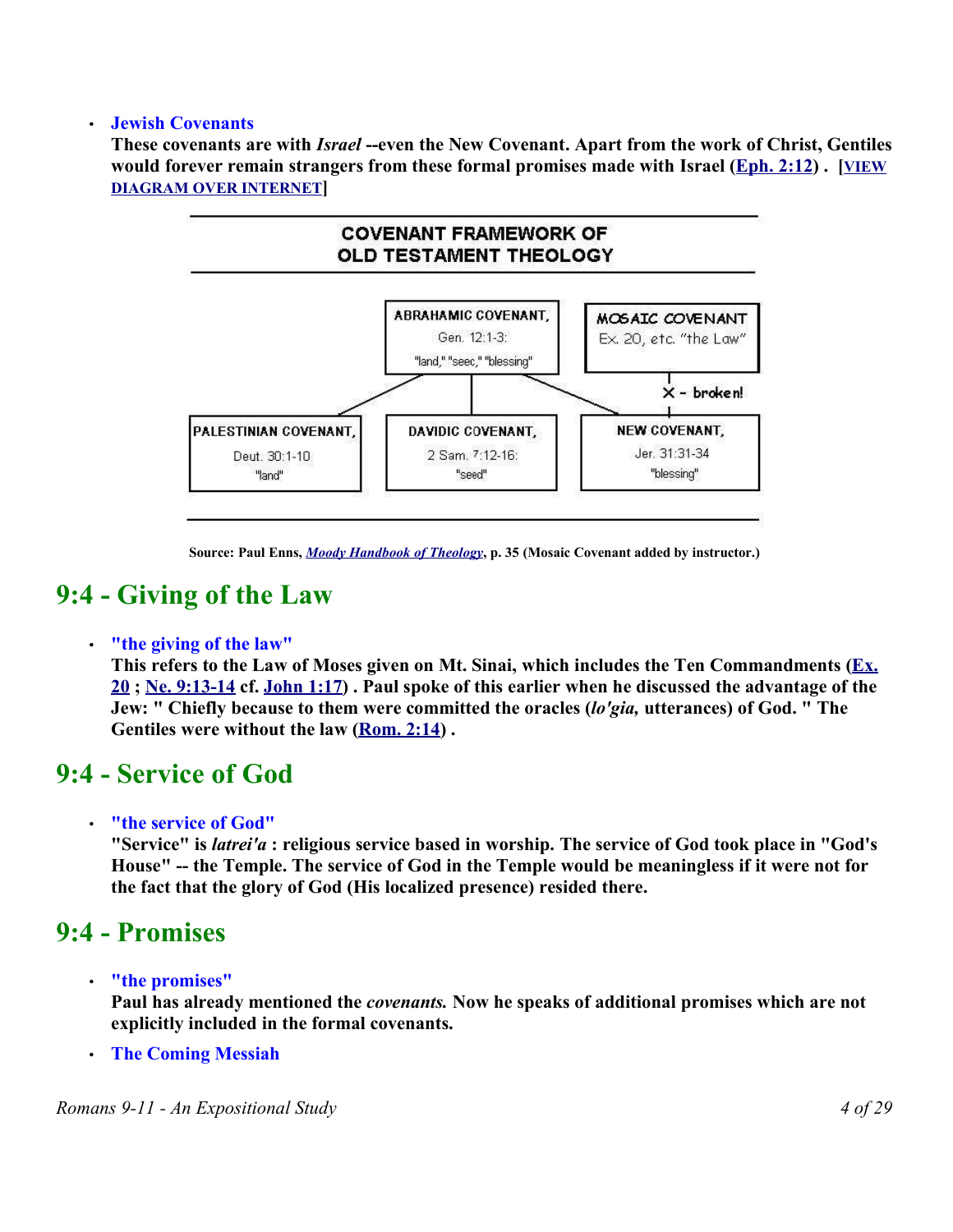**Intertwined with the Abrahamic and Davidic Covenants, many additional promises concern the** *coming of the Messiah* **(e.g., Deu. 18:15 ; Isa. 9:6-7 ; 42:1-7). Many additional promises relate to the coming kingdom on earth, the** *Millennial Kingdom.* **These promises concern topics such as:** 

- 1. **the Messianic reign from Jerusalem (Isa. 2:1-4 ; Mic. 4:1-8),**
- 2. **the gathering of Israel to** *permanently* **possess the Promised Land (Amos 9:8-15 cf. Isa. 11-12 ; Eze. 37:21-25),**
- 3. **the restoration of Jerusalem, a time of great blessing (Isa. 65:19-25 cf. Isa. 62 ; Zec. 8:1-8).**
- **How do we become aware of these promises? We become aware of these promises made to Israel by:** 
	- **1. carefully reading the entire Old Testament,**
	- 2. **paying attention to Jewish expectations at Christ's first coming (e.g., Acts 1:6).**

### **9:5 - The Fathers**

• **"of whom** *are* **the fathers"**

**This refers to Abraham, Isaac, and Jacob through whom the Abrahamic covenant was passed down to the offspring of Jacob (who is the man "Israel" (Gen. 32:28) . By mentioning "fathers" (plural), Paul is excluding other descendants of Abraham who are not the recipients of the promises to Abraham, for example:**

- **1. Isaac's brother Ishamael from whom the Arabs and Muhammed claim descent,**
- **2. Jacob's brother Esau from whom the Edomites and Idumaeans, including Herod the Great, descended.**

### **9:5 - From Whom Christ Came**

#### • **"according to the flesh"**

**Paul uses the same phrase he used when describing his countrymen (Rom. 9:3) . Paul describes the dual origin of Jesus, born of a virgin by the Holy Spirit. He is both** *God* **and** *Man.* **According to his human nature, He came in the the line of the Jews (Mtt. 1:1-18 ; Luke 3:23-38). According to his divine nature, He is from eternity (John 1:1-3) .** 

- **the importance of His Jewish lineage If Jesus were not a Jew by birth:** 
	- **1. He would not qualify as the promised Messiah,**
	- 2. **believing Gentiles would remain strangers to Israel's covenants (Eph. 2:12) !**

**Our participation in salvation (the New Covenant) hinges upon the Jewishness of Jesus because the New Covenant was given to the Jews (Jer. 31:31) .**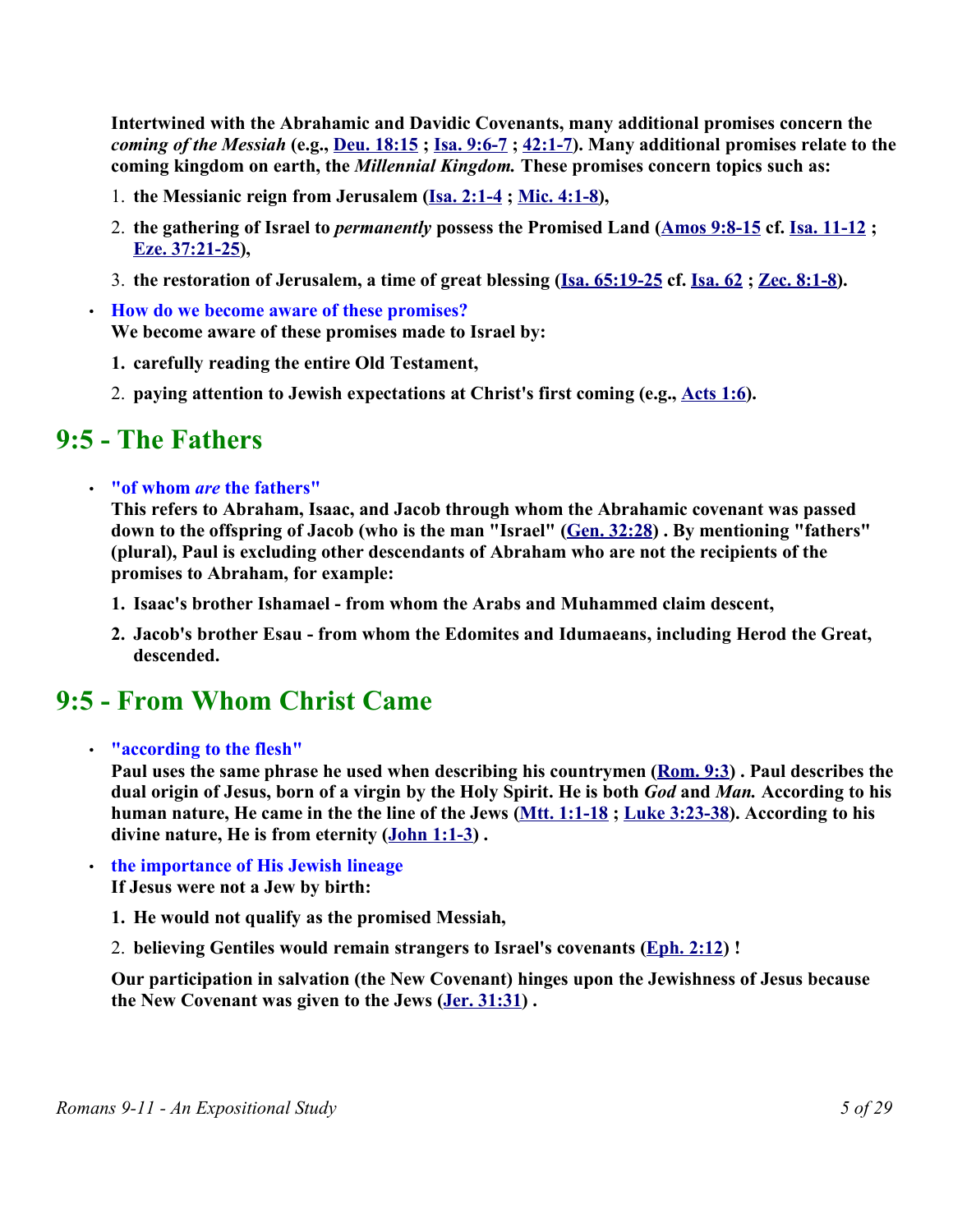## **9:5 - Eternally Blessed God**

#### • **"***the* **eternally blessed God"**

**There are three general ways the Greek of this phrase has been understood:** 

- **1. "the blessed Christ is God."**
- **2. "Christ is blessed by God."**
- **3. "Christ is over all, God be blessed."**

#### • **The original Greek**

**Differences in translation are not due to differences among Greek texts, but due to differences in how the phrase is parsed.**

#### • **Context favors Christ as the subject or object of blessing**

**The context of Paul's lament concerning the special privileges of Israel reaches a climax in her production of Messiah. The focus is on** *Christ* **and especially Israel's failure to accept her own Messiah. It makes less sense for the last phrase to be taken as a doxology of the Father ("God be blessed").** 

### **Romans 9:6-13 - Children of Promise**

## **9:6 - Israel Rejected Messiah**

#### • **Promises and Failure**

**Israel has all these privileges:**

- **1. the adoption,**
- **2. the glory,**
- **3. the covenants,**
- **4. the giving of the law,**
- **5. the service of God,**
- **6. the promises,**
- **7. the fathers,**
- **8. the Messiah.**

**Yet she rejected her Messiah!**

## **9:6 - God's Word Hasn't Failed**

• **"it is not that the word of God"**

**"It is not" is** *Ouk hOIon de* **= "but not such as" or "but not in a similar way." In other words, the Word of God has not stumbled in a similar way as Israel when she rejected her Messiah.**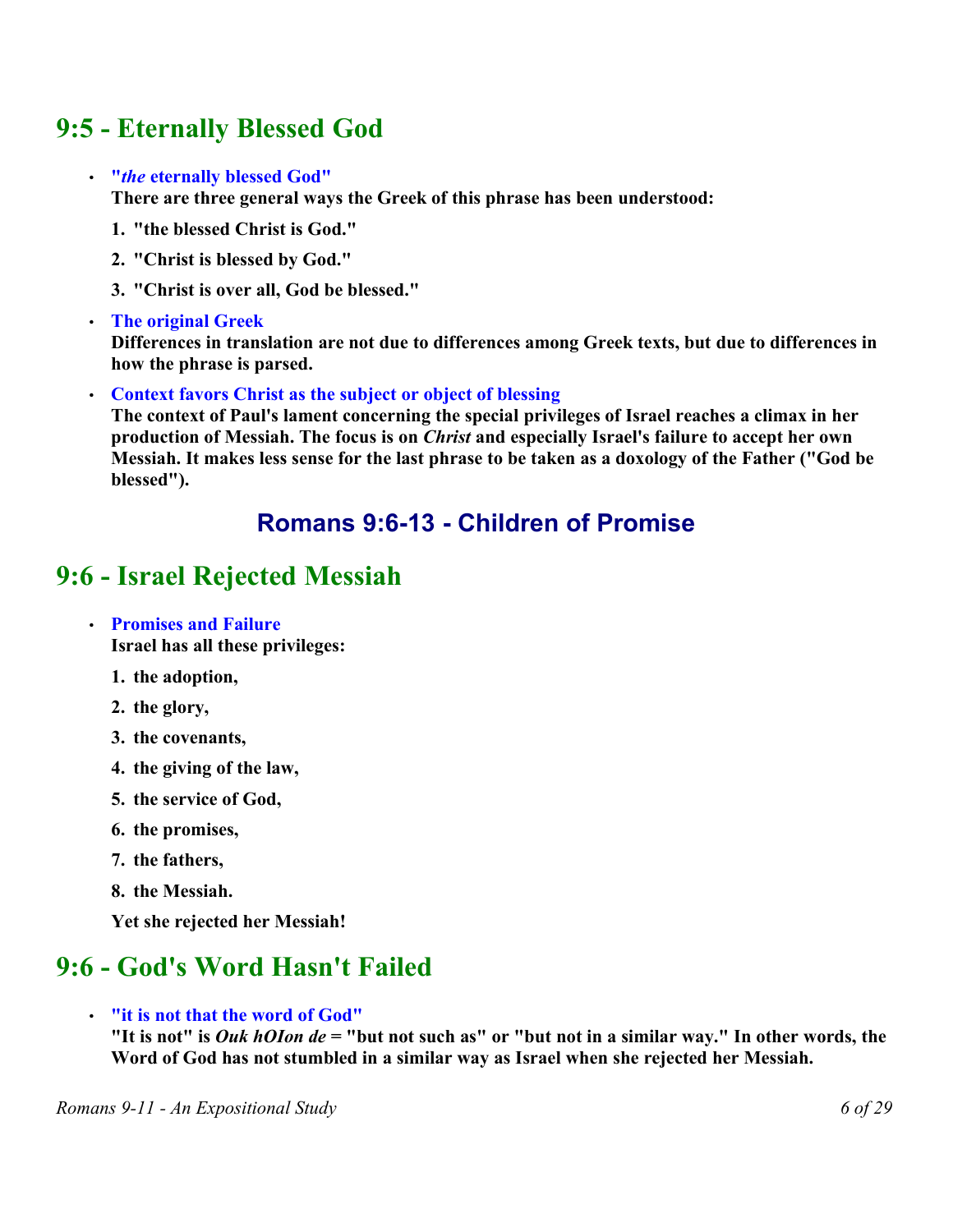- **"has taken no effect" "Has taken no effect" is** *ekPEPtōken* **: having fallen away ( Gal. 5:4 ) , to drift off-course and run aground ( Acts 27:17 ) .**
- **The Question** *Can the church of Jesus Christ--God's people--rely upon God's Word when it failed the Jews?*

## **9:6 - Not All Israel**

- **"they are not all Israel who** *are* **of Israel" A strict superset/subset relationship.**
	- **1. Superset: those who are "of Israel " (Jacob's** *physical* **descendants).**
	- **2. Subset: those who are "of Israel" , but who are "not Israel" (the faithful remnant** *among* **the Jews).**
- **The Believing Remnant from among National Israel [VIEW DIAGRAM OVER INTERNET]**

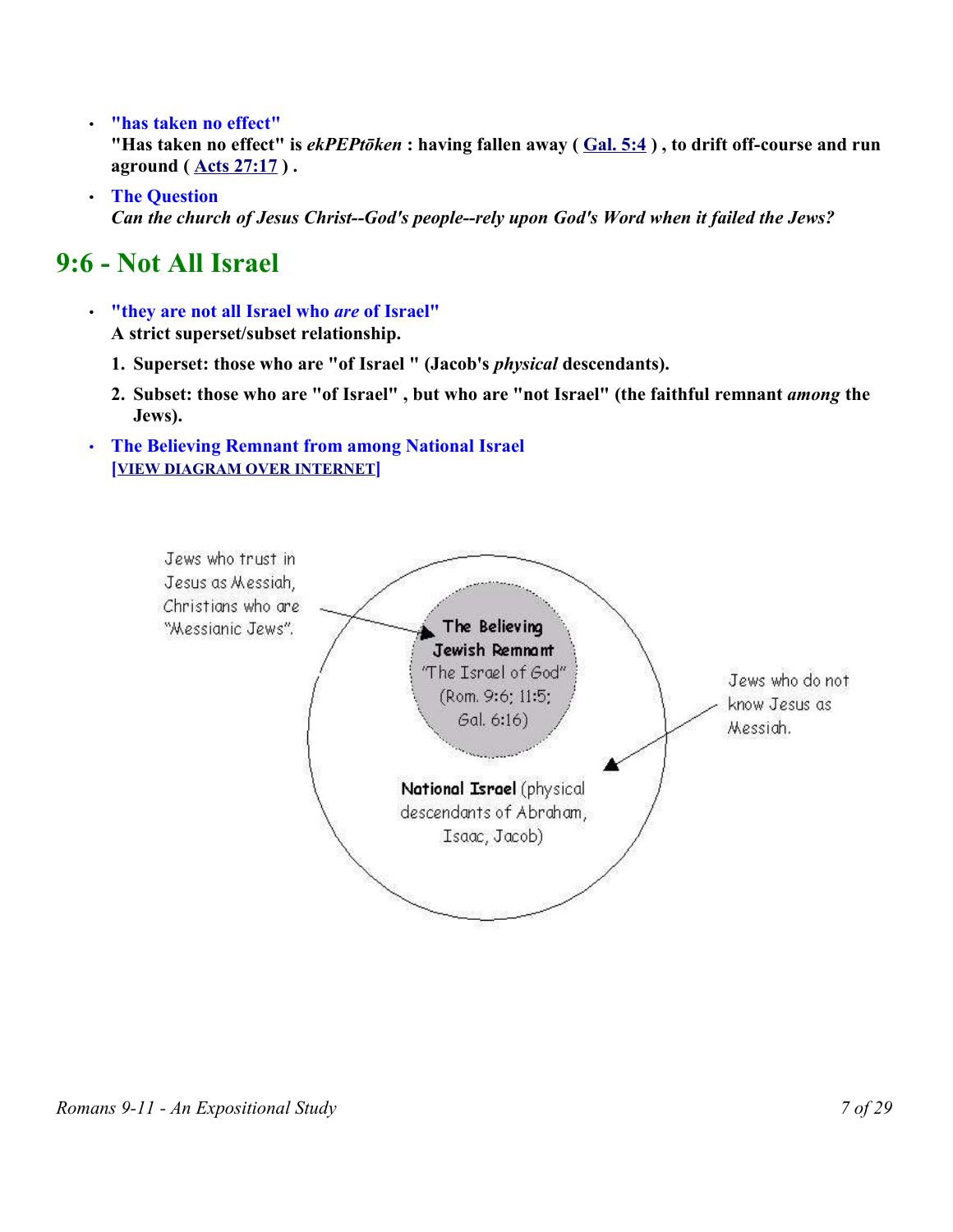## **9:7 - Seed of Abraham**

#### • **"nor are they all children"**

**Why is God the God of "Abraham, Isaac, and Jacob" ( Ex. 3:6 ; Mtt. 22:32 ), but not the God of "Abraham, Ishmael, and Nebajoth" (Ishmael's firstborn, Gen. 25:13 )? Because the line of promise started at Abraham ( Gen. 12:3 ) , went to Isaac ( Gen. 17:19 ; 21:12 ), and then to Jacob ( Gen. 28:13 ) .** 

• **"***In Isaac your seed shall be called.***"**

**Paul quotes Genesis 21:12 where God promises to build a nation called by God through Isaac. (Ishmael will also father a nation, but not a** *called* **nation.) The calling of the** *Jewish nation* **is similar to the calling of the** *individual believer* **( Rom. 8:30 ) , but differs in that it involves a** *physical line of descent* **which individual salvation does not.**

### **9:8 - Flesh vs. Promise**

• **"children of the flesh"**

**This refers to the physical descendants of Abraham who were not party to the promise, including the offspring of** *Ishmael* **and** *Esau.*

• **"children of the promise" These are the physical descendants of Abraham in the line of promise through** *Isaac* **and** *Jacob.* 

## **9:8 - Children of God**

- **Not a comparison between Spiritual and Physical Paul is making a comparison between two physical lines of descent to illustrate God's sovereignty. He then uses this analogy to illustrate a difference among individuals within a physical line (the Jews). The believing remnant are the "children of God," the others are the "not all Israel" ( Rom.**  $9:6$ ).
- **An Analogy The** *physical line of promise* **from the line of Abraham is analogous to the** *spiritually faithful*

*remnant* **within the line from Israel.** 

• **"counted as the seed" "Counted" is** *loGIZetai* **: "to think according to logical rules," "to look on as." [ VIEW DIAGRAM OVER INTERNET ]**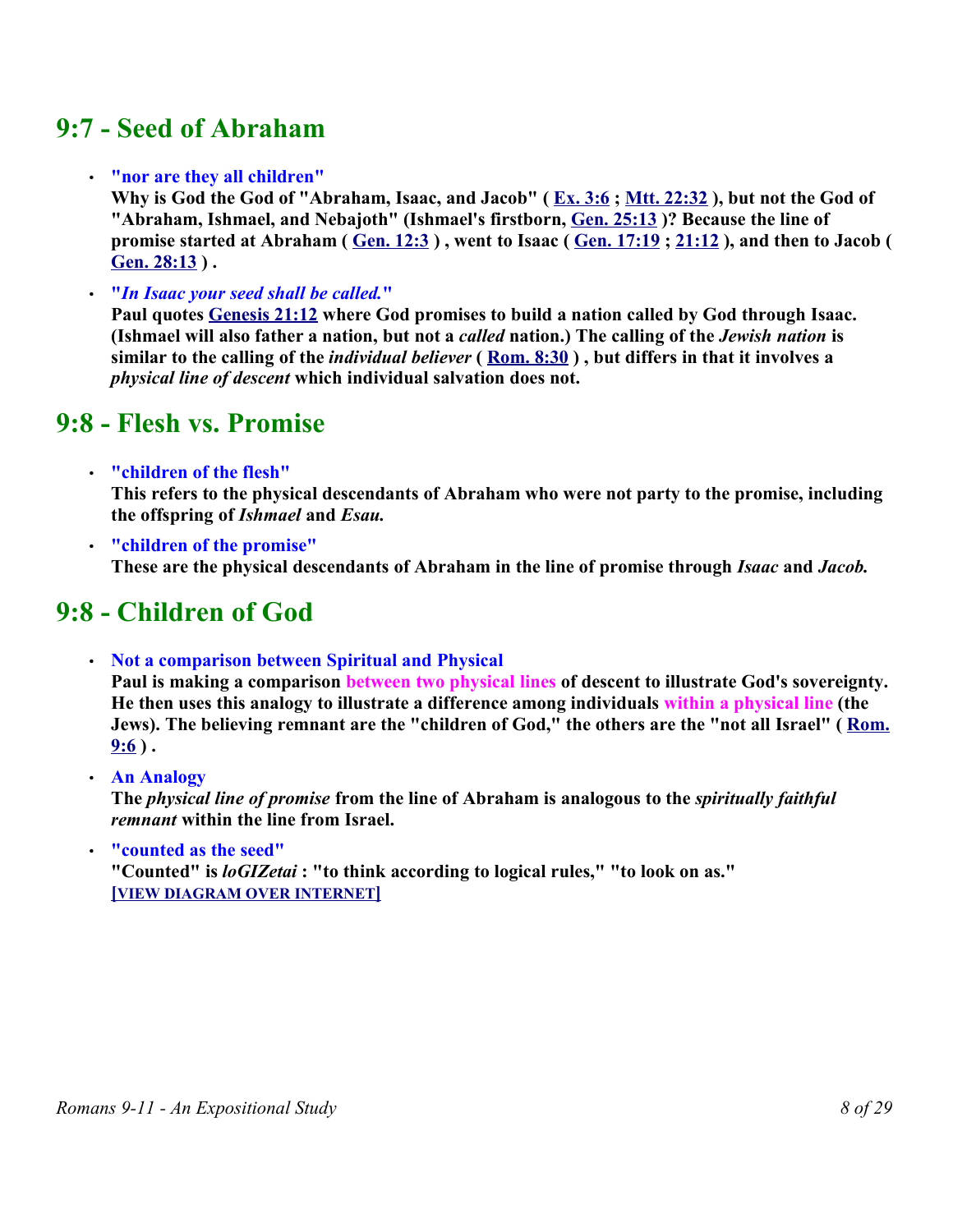

### **9:9 - Word of Promise**

• **"Sarah shall have a son."**

**Although Abraham longed for Ishmael to be recognized by God ( Gen. 17:18 ) , the promise- initiated by God--identifies Sarah's offspring, not the offspring of Hagar ( Gen. 18:10 ) .** 

## **9:10 - By One Man**

• **"And not only this"** 

**The connective phrase indicates that Paul is giving another, more powerful example to illustrate his point.**

• **"by one man"** 

**"Man" is not the typical** *anthropos* **or** *andras* **(man, husband), but** *KOItēn* **. This is** *extremely significant.* **Unlike Ishmael and Isaac who were of a single father, but** *two mothers,* **Esau and Jacob had the same mother** *and father.* **More than that, they were twins -- conceived in the same act of union ( Gen. 25:21-24 ) .**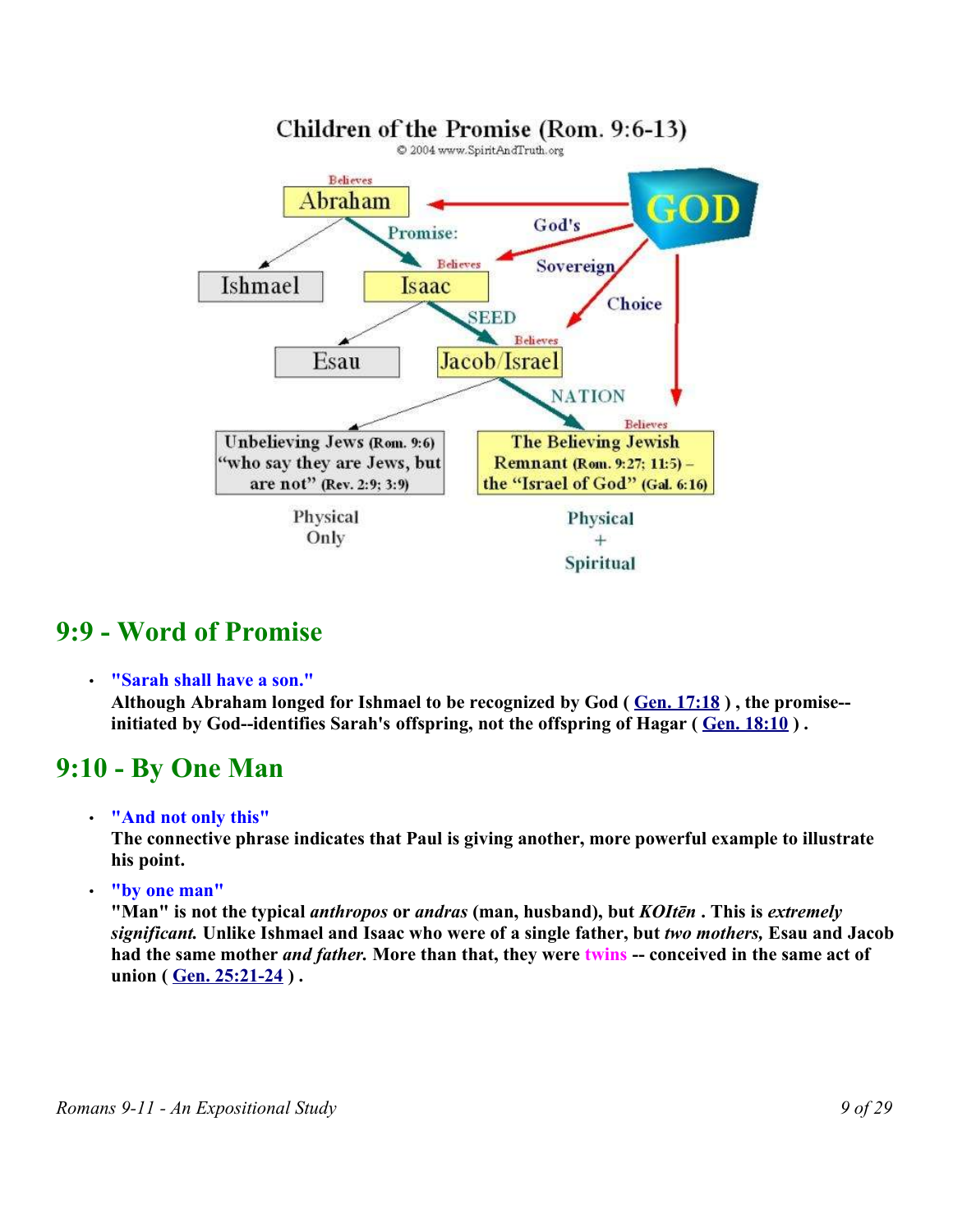## **9:11 - According to Election**

• **"the purpose of God according to election might stand" "Purpose" is** *PROthesis* **: "setting forth," "putting out," "presentation."**

**"Election" is** *ekloGEN* **: "divine selection for a purpose or task."**

**"Stand" is** *MEne* **: "to abide, " "continue, " "remain."**

*That the visible divine purpose according to God's divine selection might continue.*

• **"not of works, but of Him who callers" "Him who calls" is** *tou kalOUNtos* **from** *kalEō* **, which recalls the "glory train" which applies to every believer ( Rom. 8:30 ) .** 

| <b>Attribute</b>         | <b>Isaac and Ishmael</b> | Jacob and Esau |
|--------------------------|--------------------------|----------------|
| <b>Father</b>            | Abraham                  | <b>Isaac</b>   |
| <b>Mother</b>            | Sarah and Hagar          | Rebecca        |
| <b>Sexual Union</b>      | Two events.              | One event.     |
| <b>Election Declared</b> | After Ishmael born.      | Before birth.  |

• **Paul's Examples Compared**

## **9:12 - Older Serves Younger**

• **"the older shall serve the younger"**

**Not only is the blessing of Jacob over Esau determined** *before birth,* **but it also involves a** *reversal* **of the norm (normally the firstborn has precedence). This is true of both of Paul's examples- further emphasizing the sovereignty of God.** 

## **9:13 - Jacob I Have Loved**

- **"Jacob I have loved, but Esau I have hated." "Loved" is from** *agaPAō* **. "Hated" is from** *misEō* **.**
- **Comparative Use: Favor vs. Disfavor.**

**These two terms often appear together in a comparative way ( Deu. 21:15, LXX ) . Jesus said those who would follow Him must "hate" their father and mother, wife and children, brothers and sisters, and their own life ( Luke 14:26 ) . Yet we are clearly to honor our mother and father ( Ex. 20:12 ) and sacrificially love our wife ( Eph. 5:28-33 ) . The election of Jacob over Esau occurred before their birth ( Gen. 25:23 ; Rom. 9:12 ). The statement that God "hated" Esau refers to his offspring, the nation of Edom ( Mal. 1:1-4 ) and occurs in response to their sinful actions. Here again, we see the juxtaposition of divine sovereignty and human responsibility .**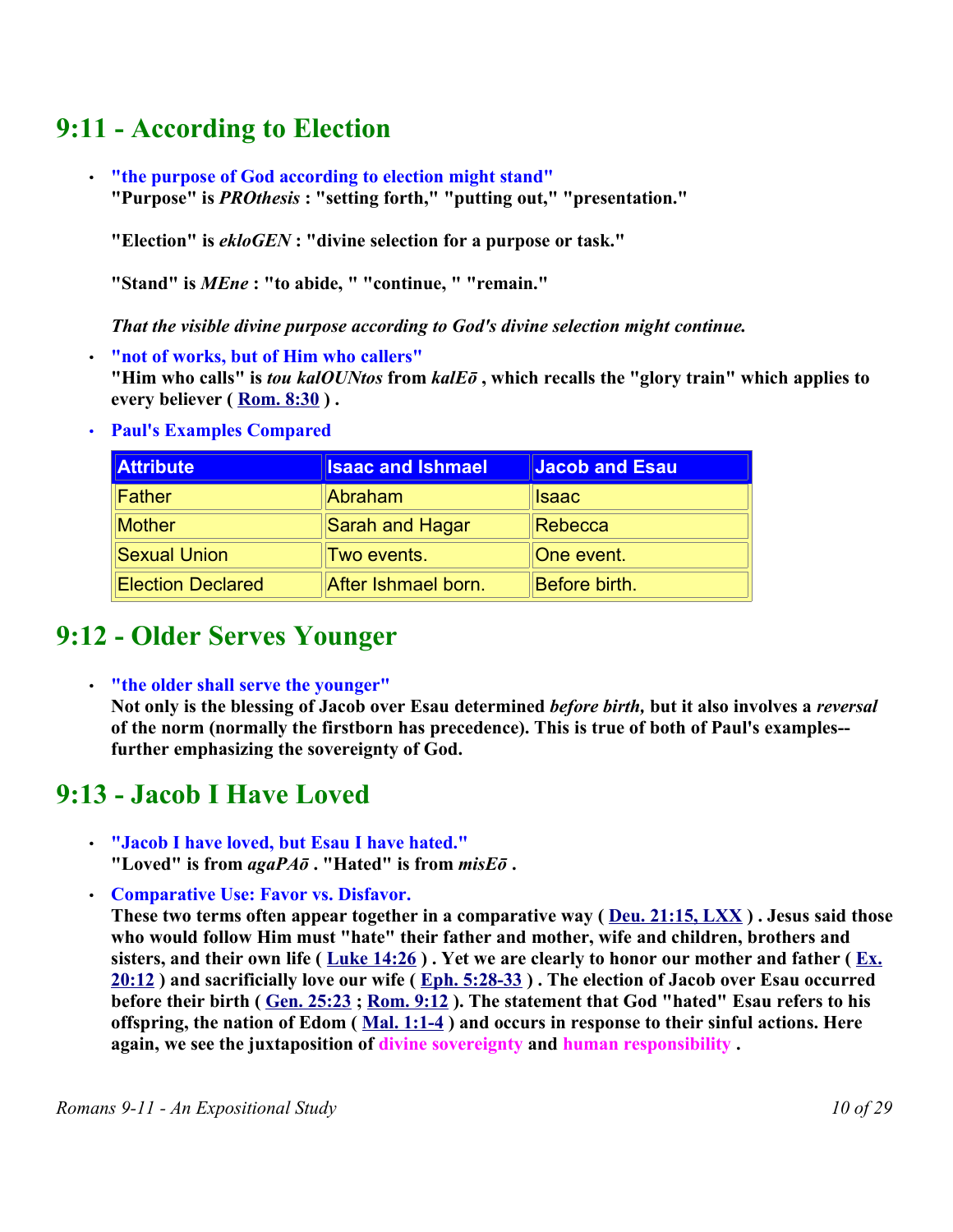- **Divine Sovereignty and Human Responsibility God is** *fully sovereign* **over history and man is** *fully responsible* **for his actions. Examples:**
	- 1. **Judas' betrayal of Christ ( Mtt. 26:24 ) .**
	- 2. **Crucifixion of Jesus by men according to the purpose of God ( Acts 2:22-23 ; Acts 4:27-28 ).**

# **Application**

- 1. **God is Sovereign We can do nothing of substance without His involvement ( John 15:5 ).**
- **2. The Word Cannot be Broken - The Word of God is absolutely dependable. He knows the future. He cannot lie. It will come to pass! We can trust our lives to it.**
- **3. Elect within Israel Even now, as at all times, God is working with a believing remnant** *within national Israel.* **Although they are part of the body of Christ, the Church, His promises to the nation continue in them.**

## **Romans 9:14-24 - The Potter and the Clay**

# **9:14 - Is God Unrighteous?**

- **"***Is there* **unrighteousness with God?" Paul anticipates our line of thinking. God's right to choose** *seems* **unjust from our perspective. We elevate our own ideas of justice above God's electing purposes and divine sovereignty. This tendency of man to question his Maker is illustrated in Job ( Job 40:7-8 ) .**
- **"Certainly not!"**

**The Greek phrase is** *me GEnoito* **, "not it should become!" The optative mood stands apart from the conditional clause to express the strongest possible wish regarding an event. Other examples of this usage include: Rom. 3:4 ; 6:2 ; 11:1 ; 1Cor. 6:15 .** 

## **9:15-16 - Mercy on Whomever**

• **"I will have mercy on whomever I will have mercy"** 

**The setting is God's revelation of His character to Moses ( Ex. 33:18 ) . This statement is connected with God revealing His** *glory* **(honor, splendor, reputation) and his** *mercy* **(undeserved favor). His favor is extended according to His sovereignty and purpose.**

- **"not of him who wills, nor of him who runs" His favor is not according to the will or decision of man, nor does it depend upon human exertion (works). Those who** *do* **exhibit works favorable to God only do so by His empowerment ( Php. 2:12 ) , having already been the recipients of His choosing.**
- **"but of God who shows mercy"**

**His mercy is extended according to His sovereign purpose, to achieve His desired outcome ( John 1:11-13 ) .**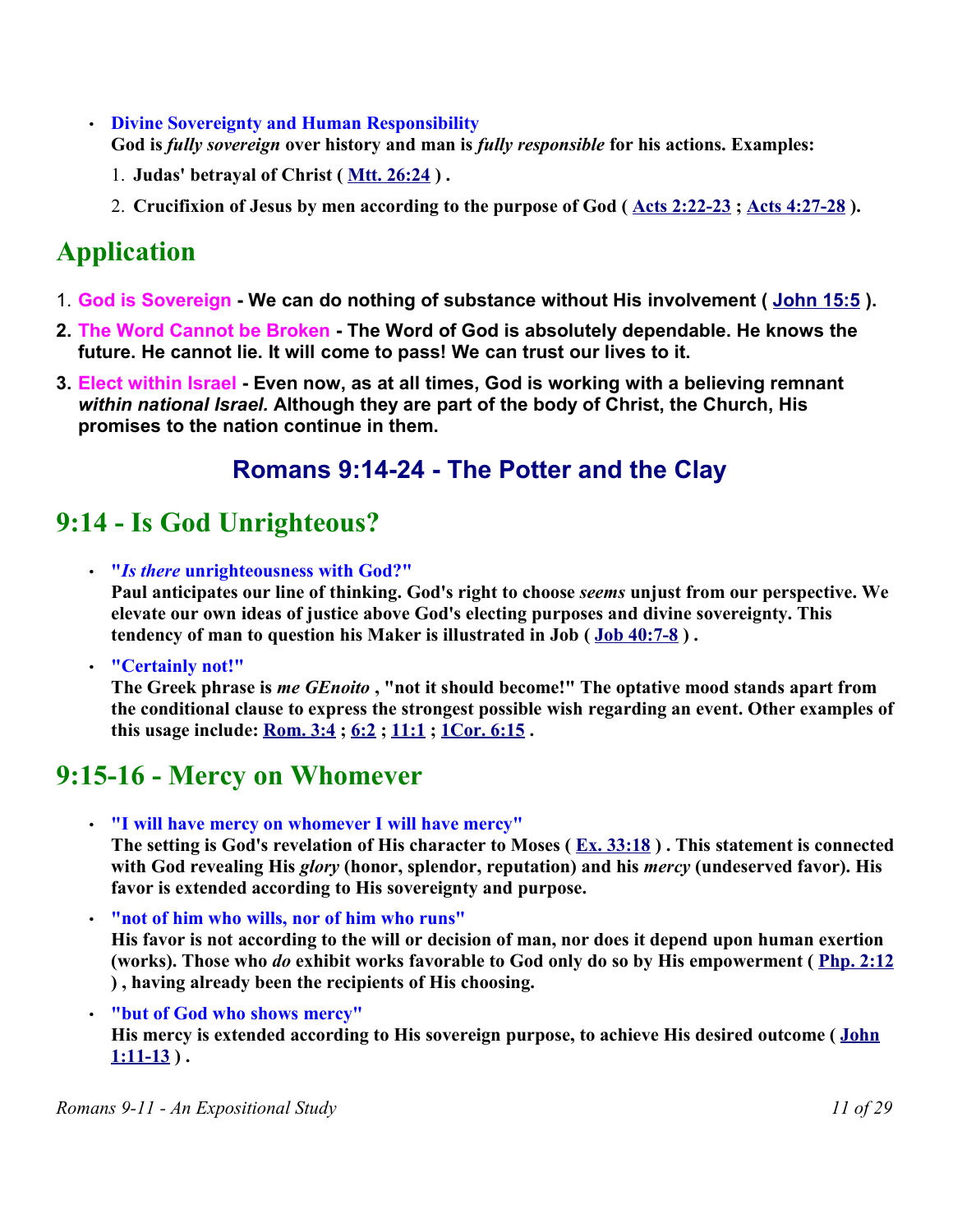## **9:17 - For This Purpose**

• **"I have raised you up"**

**Pharaoh was only Pharaoh because God had placed him there for His purpose. It is God who appoints kings ( Pr. 21:1 ; Isa. 44:28 ; Dan. 4:32 ; Rev. 17:17 ).** 

- **"that I may show My power in you" "Might show" is** *enDEIKnumi* **: "to give outward proof, demonstrate." Power ( Gen. 9:16 ) is** *Kochiy* **, "the working power of Me:" a visible manifestation of God's power through the life of Pharaoh.**
- **"that my name may be declared in all the earth" God's sovereign favor and determination are not arbitrary. Nor does His choosing of individuals indicate they are inherently better than others. His actions are for His** *own sake* **-- to reveal His glory and character. What God is doing with Israel is** *not about Israel,* **but about God!**

## **9:18 - Whom He Wills**

- **"whom He wills He hardens" Having a sinful nature, we have a tendency to harden our own hearts ( Ps. 95:7-11 ) .**
- **Pharaoh's Hardening**
	- 1. **God predicts He will harden Pharaoh's heart ( Ex. 4:21 ; 7:3 ) .**
	- 2. **Pharaoh is said to harden his own heart ( Ex. 7:13 ; 8:15 , 19 , 32 ).**
	- 3. **The LORD hardened Pharaoh's heart ( Ex. 9:12 ) .**
	- 4. **Pharaoh hardened his own heart ( Ex. 9:34 )**
	- 5. **The LORD hardens Pharaoh's heart ( Ex. 10:1 , 20 , 27 ; 11:10 ).**
- **Other passages where God hardens hearts.** 
	- 1. **Sihon, king of Heshbon ( 2:30 ) .**
	- 2. **Cities of the promised land ( Jos. 11:19-20 ) .**
	- 3. **Men of Israel ( Isa. 63:17 ) .**
- **Sovereignty and Judgment**

**When numerous passages are taken into account, there is both a** *sovereign aspect* **where God initiates hardening and a** *judicial aspect* **where God responds by hardening (e.g., Rom. 1:24-32 ; Rom. 11:5-8 ).** 

## **9:19 - Why Does He Find Fault?**

• **"You will say to me then"**

**Paul anticipates our tendency to: (1) judge God; (2) elevate our puny logic over God's wisdom; (3) require an answer from God for His actions (like Job). Here we meet again with the tension between** *divine sovereignty* **and** *human responsibility* **( "free will" ). The Bible teaches both which we are unable to fully reconcile ( Mtt. 26:24 ; Acts 2:22-24 ; 4:27-28 ).** 

• **Sovereign vs. Judicial Hardening**

*Romans 9-11 - An Expositional Study 12 of 29*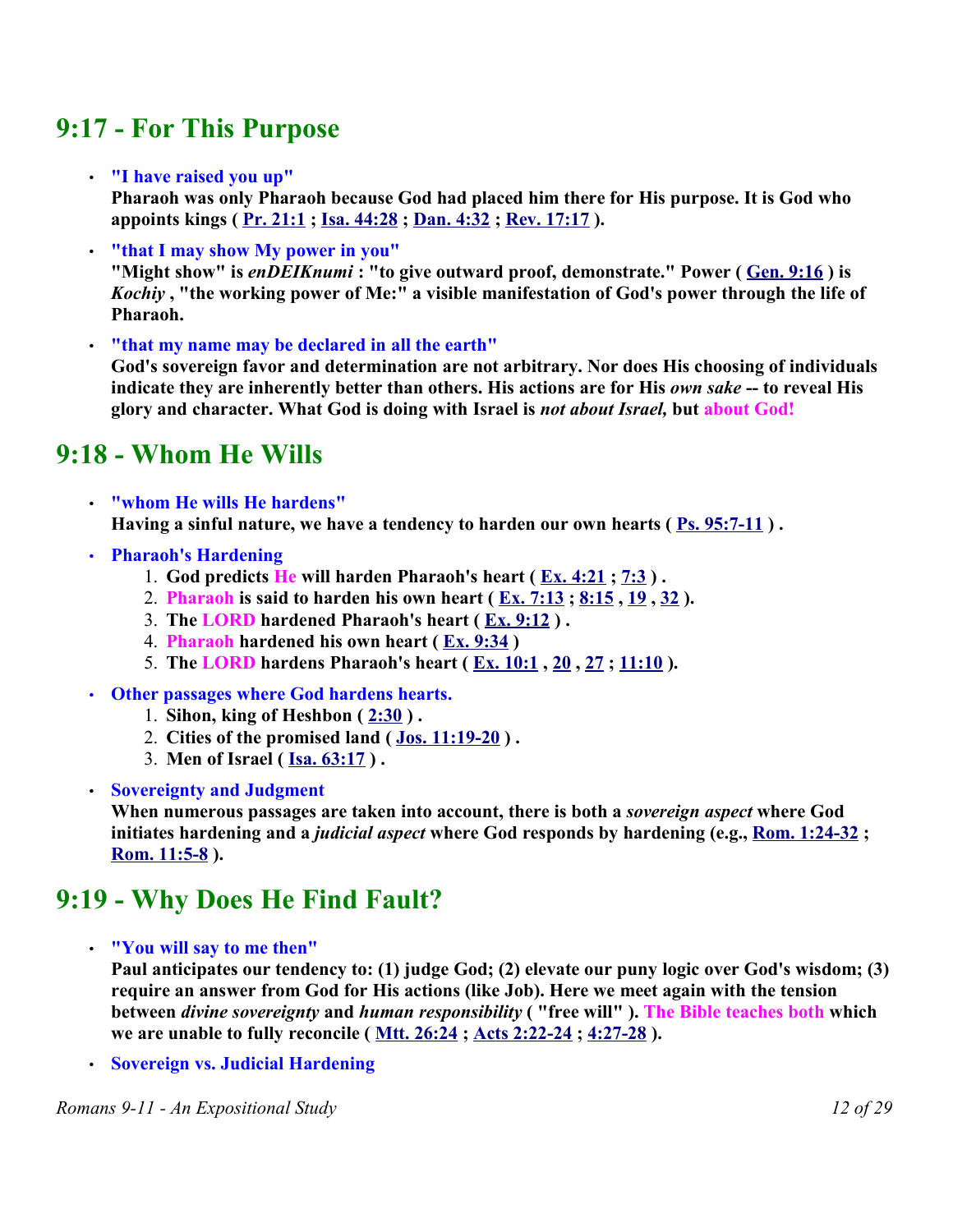**Take note! If God's hardening is** *always* **judicial (in response to man's initial rejection) then this verse is unnecessary for no accusation would be made. Furthermore, man's response would be determinative of history rather than God's predestined purpose.**

#### • **A Dog and his Tail**

**The bottom line will always be this:** *Does the tail wag the dog or the dog wag its tail?* **Wherever we minimize God's sovereignty and elevate man's "freedom, " we will have the "tail wagging the dog " and the creature is indirectly determining the actions of the Creator. God is no longer sovereign.**

## **9:20 - Who Are You To Reply?**

• **"who are you to reply . . ?"** 

**"To reply" is** *antopoKRINomai* **,** *anta* **= "against," +** *apo* **= "away from," +** *krinō* **= "to judge." Who is man that he should talk back or contradict God ( Job 40:2-5 ) ?!** 

• **"the thing formed say to him who formed it"** 

**Paul emphasizes the** *Creator vs. creature* **distinction. "Thing formed" is** *PLASma* **from** *PLASSō* **from which we get our word "plastic" . It is something which can be formed or molded by an external agent.** 

• **"Why have you made me like this?"**

*Why* **does the Creator create? Because He has a purpose! The thing created does not impose its own purpose upon the Creator--the pot exists only by the potter's initiative. This phrase recalls several Old Testament passages emphasizing God's sovereignty over His creation, especially mankind ( Isa. 29:15 ; 45:9-11 ; 64:8 ).** 

### **9:21 - The Potter and the Clay**

• **"the potter . . . the clay?"** 

**The larger context of this passage is reinforced by the Old Testament context regarding the** *potter* **and the** *clay* **. These typically refer to God and Israel ( Isa. 29:1 ; 45:11 ; 64:8-11 ; Lam. 4:2 ; Jer. 18:1-6 ). Remember that Paul is still speaking about** *Israel* **and her failure to accept Messiah, although the principles of sovereign election apply to all men ( Rom. 9:24 ) .** 

• **"Does not the potter have power over the clay"**

**"Power over" is** *exouSIa* **, "the right to act decide, or dispose of one's property as one wishes," a technical term, especially in wills.**

• **"the same lump"**

**"Lump" is** *fuRAmatos* **, "that which is mixed or kneaded" ( from** *furAō* **). The raw materials are** *uniformly mixed - the same.* This is analogous to the "by one man" (one sexual union) in verse 10. **The difference is** *not found in the clay itself,* **but** *in the purpose of the potter.* **All of the clay is sinful and deserving of judgment and inclined away from God. None of the clay would choose God without His calling ( John 6:37-39 , 64-66 ).**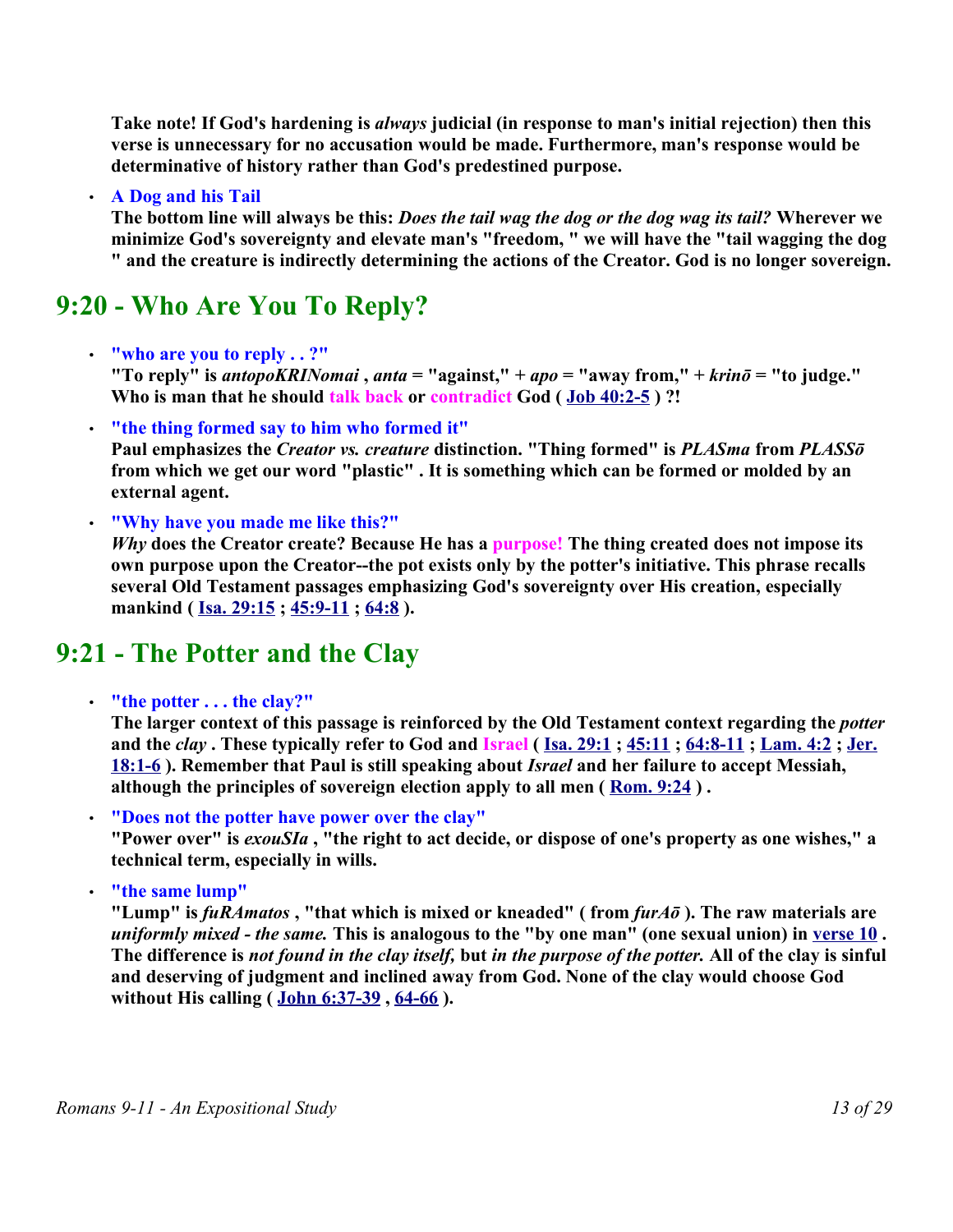## **9:22 - The Potter and the Clay**

#### • **"wanting to show . . . to make known"**

**God's election and sovereign purpose is intended to demonstrate:**

- **1. His wrath and power,**
- **2. His riches of glory and power.**

**These are both aspects of His character. When we minimize one or the other, we are guilty of misrepresenting Him and presenting a caricature of God.** 

• **"wrath"**

**Wrath is the divine reaction toward evil. God's wrath has two primary aspects. He has an** *ongoing* **wrath which abides on those who reject Him ( John 3:36 ) , and there is a specific future time where God's wrath will be exhibited toward the ungodly (e.g., Rev. 6:15-17 )**

#### • **"endured with longsuffering"**

**"The withholding of His grace from the non-elect is but the negative cause of their perishing, just as the absence of a physician from the sick man is the occasion, not the efficient cause, of his death." Loraine Boettner,** *The Reformed Doctrine of Predestination,* **115.** 

## **9:22 - Vessels of Wrath**

#### • **"vessels of wrath prepared for destruction"**

**"Prepared" is** *katērtisMENa* **, a perfect passive participle. Although it is conceivable the form is middle-voice (the vessels participated in their own preparation), the preponderance of evidence favors the passive form:**

- **1.** *Katartizō* **is nowhere else used in the NT as a direct or reflexive middle. When coupled with the perfect tense, the verb implies something which is a "done deal" and that the vessels do not dynamically change their state over time.**
- **2. The potter vs. clay motif is most naturally understood in a way where the potter is completely sovereign over the clay--the clay does not form itself, nor determine the potter's use.**
- 3. **Paul has specifically excluded the idea that God's election is dependent upon the actions or will of the individual ( Rom. 9:11 ) .**

**"The LORD has made all for Himself, Yes, even the wicked for the day of doom" ( Pr. 16:4 ) . Yet, God is not the Author of evil! He desires all men to be saved and to come to the knowledge of truth ( Eze. 18:23 ; 1Ti. 2:4 ; 2Pe. 3:9 ).** 

• **What about the Angels?** 

**The idea that God does not predestine all men equally to salvation is repugnant to some Christians. But what about fallen angels? Scripture records no possibility that** *any* **of the fallen angels may be redeemed. Why can we accept this fact with hardly any comment, yet stumble on the teaching of election concerning man? Could it be we are happy to support God's sovereignty so long as it doesn't involve us?**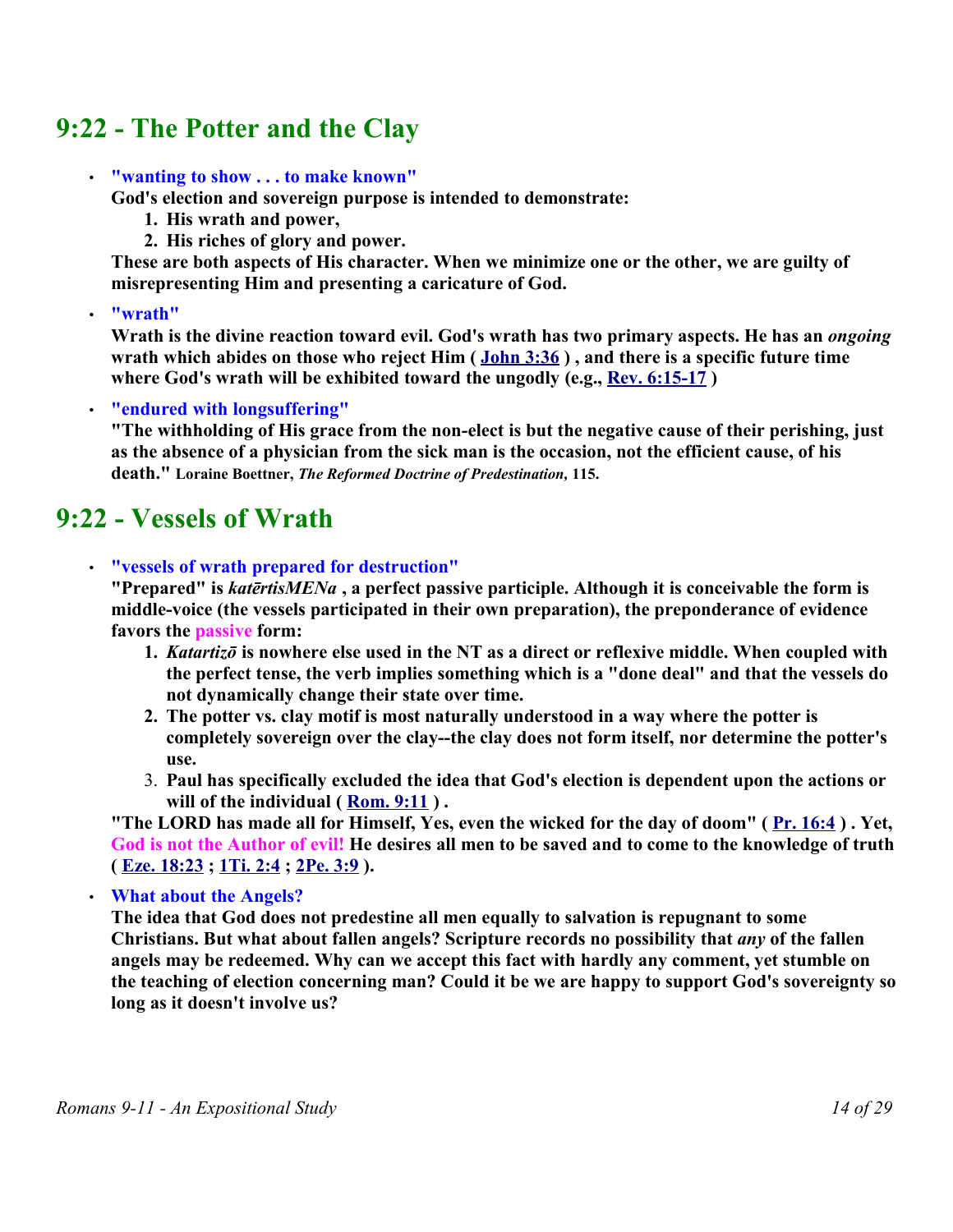## **9:23-24 - Vessels of Mercy**

• **"vessels of mercy prepared beforehand"**

**"I will have mercy on whomever I will have mercy" ( Ex. 33:18 ) . God is** *demonstrating* **in history** what He showed Moses -- His reputation and character.

• **"He prepared beforehand"**

**"He prepared beforehand" is** *proēTOImasen* **, used only of God's work in the NT.** *Pro* **= "before " +** *hetoiMAzō =***"to prepare." Those prepared beforehand are those who are called and predestined**  $(\text{Rom. 8:30}).$ 

• **"even us whom he called"**

**A different verb for preparation is used than for the vessels of wrath. This verb explicitly emphasizes the previous preparation in time past whereas the other is implied by the perfect tense. This verb is related to "predestine"** *prooRIzō* **. This verb emphasizes the** *means* **whereas "predestine" emphasizes the** *end (purpose).*

# **Application**

- **1. God's Sovereign Right - God's sovereign right of determination dominates history. His plan and purpose is not dependent upon the will and actions of his creatures.**
- **2. When We Don't Understand - When we don't understand God, how do we respond? Do we, who are unrighteous, dare accuse Him of being unfair?**
- **3. The Greater Purpose of History - God's greater purpose in history is God's glory. Our job is to understand what He has revealed concerning His program of glory and to accept it fully--no matter where it leads and no matter our personal prejudice. His purpose is greater than our individual salvation or even the salvation of men.**
- **4. God's Election Within Israel Today - The rejection of Messiah did not catch God by surprise so that He had to reinterpret or reapply His OT promises concerning the nation. The national aspects of the promises (e.g., promised land, restoration of Jerusalem) continue in the believing Jewish remnant.**

## **Romans 9:25-33 - A Remnant will be Saved**

## **9:25 - My People**

• **"As He says also in Hosea"** 

**Paul quotes from Hosea 2:23 concerning the rejection and restoration of Israel . (See also Hosea 2:2 , 13-20 , 23 .)** 

• **The context of Hosea** 

**Hosea prophesied to the Northern Kingdom of Israel prior to its fall to Assyria in 722 B.C. He was told to marry a harlot (Gomer) who typifies the spiritual adultery of the nation. God instructs Hosea to prophetically name the children as an indication of how God will respond to Israel.** 

**1. A son named Jezreel meaning "God will scatter / sow."**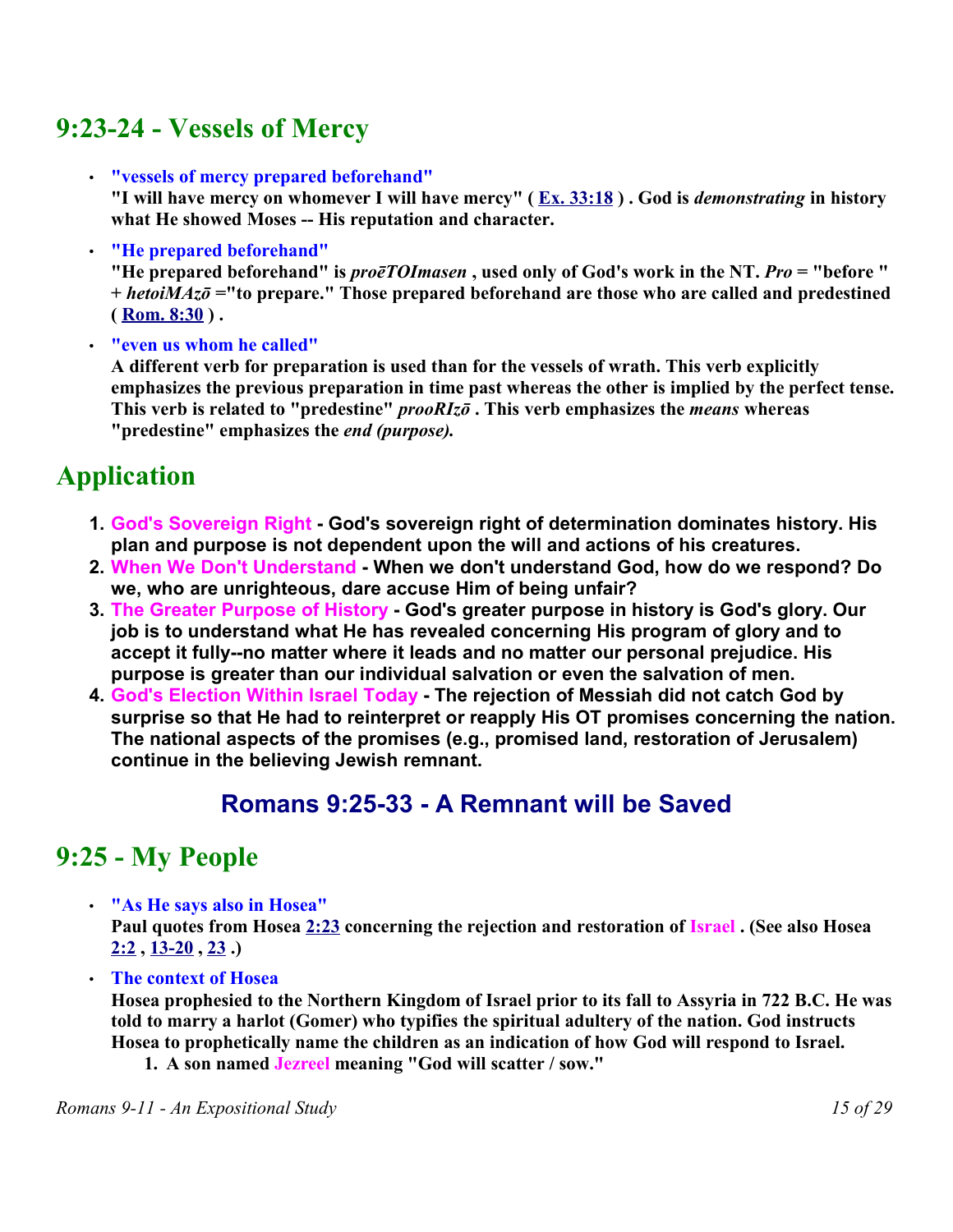**2. A daughter named Lo-ruhamah meaning "not have mercy."**

**3. Another son named Lo-Ammi meaning "not the people of Me."**

**The people who are said to be "not My people" are** *Jews* **not Gentiles!**

#### • **The Message of Hosea**

**God is emphasizing his** *unchanging love* **for Israel, even in the face of her spiritual adultery. His promise of restoration is completely compatible with Paul's teaching in Romans 9-11 that Israel has merely** *stumbled* **but not** *fallen* **and has not been cast away ( Rom. 11:1 ) .** 

## **9:26 - Sons of the Living God**

- **"You are not My people" Paul quotes Hosea 1:10b . (See the passage: Hos. 1:8-2:1 .)**
- **The context of Hosea matches Ezekiel**

**The context of Hosea concerns the rejection and restoration of Israel . Elements of Hosea's passage ( Hos. 1:11 ) match what Ezekiel reveals concerning the restoration of Israel during the Millennial Kingdom:** 

- 1. **The northern and southern kingdom will be joined ( Eze. 37:15-28 ) .**
- 2. **They will have a single ruler ( Eze. 37:22-24 ) .**
- 3. **They shall be God's people ( Eze. 37:23 ) .**

#### • **In the day of Jezreel**

**Hosea establishes the time when this restoration will occur: in the day of "God's planting" ( Jezreel ). Jezreel is the name of Hosea's first child and is used in two primary ways:**

- **1. God will** *scatter* **Israel among the nations in her disobedience.**
- **2. God will** *plant* **Israel back in her own land in eventual restoration.**

### **9:27 - A Remnant Saved**

• **"Isaiah also cries out concerning Israel"** 

**Paul now quotes Isaiah 10:5-6 , 20-23 in support of the same theme. Isaiah compares Israel in number to "the sand of the sea" which is also mentioned by Hosea 1:10a . The emphasis is on a comparison between what once was a large number, but what will eventually be only a remnant.** 

#### • **"The remnant will be saved"**

**The reality that many among Israel would reject Messiah Jesus, but that a remnant would be preserved by God is a major them of Paul's teaching in Romans 9-11. Paul is quoting these OT prophets to show that this was** *all part of God's plan* **and driven by His** *electing purpose.* **(See the similar theme in 1Pe. 2:9-12 which was written primarily to Jewish Christians.)** 

• **The True Israel** 

**The elect remnant of Jewish believers are the true Israel, the** *Israel of God* **whom Paul distinguished from the mass of unbelieving Jews in Rom. 9:6 . The national aspects of the OT promises made to Israel (e.g., promised land, throne of David, restoration of Jerusalem) are preserved in the believing Jewish remnant according to God's election ( Rom. 11:5 ) .**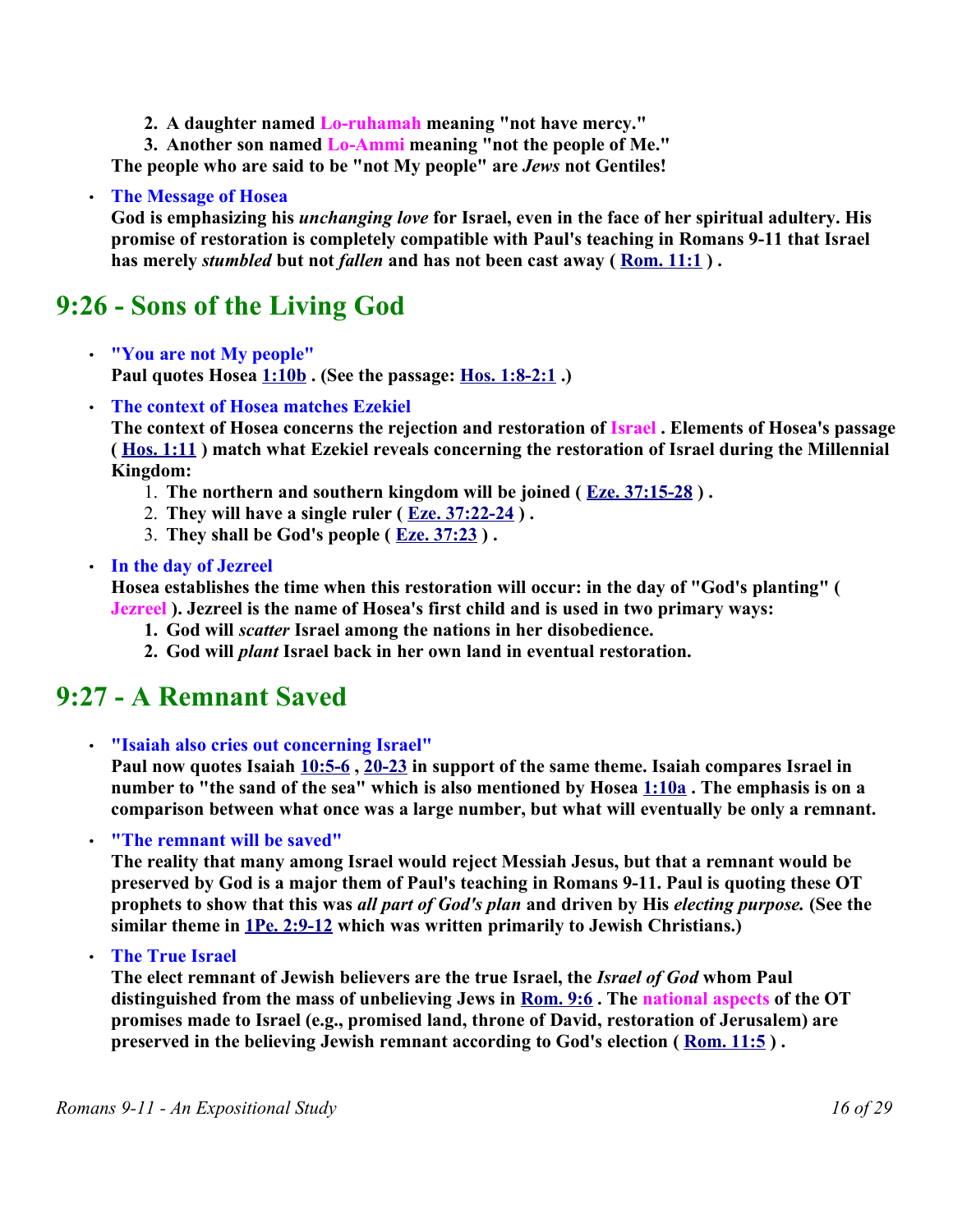## **9:28 - A Short Work**

#### • **"He will finish the work"**

**"Work" is** *LOgon,* **which can be translated as "word" (NASB95). "Finish" is** *sunteLŌN* **meaning, "while completing," "while bringing to an end / close." God will carry out His Word, His predicted work--that which He prophesied concerning the** *sand* **versus the** *remnant.*

#### • **"and cut it short"**

**The original passage ( Isa. 10:21-23 ) , indicates: " The destruction decreed shall overflow with righteousness. For the Lord God of hosts will make a determined end [kalah] in the midst of the land. "** *Kalah* **can mean "annihilation," "destruction," or "end." There will destruction, but not a complete destruction of Israel. God will set a** *determined limit* **to the destruction so as to preserve His elect remnant. This recalls the words of Jesus: "And unless those days were shortened, no flesh would be saved; but for the elect's sake those days will be shortened" ( Mtt. 24:22 ) .** 

### **9:29 - A Seed Left**

• **"Unless the Lord of Sabaoth had left us a seed"**

**"Seed" is** *sperma* **, a life-giving start. In the original OT passage ( Isa. 1:9 ) , the word is** *sariyd* **from** *sarad* **meaning "I escape." The seed is a** *survivor from a great slaughter* **, an** *escapee* **. The emphasis is on preservation from the midst of a great destruction. This is the time of Jacob's trouble ( Jer. 30:7 ) which precedes Israel's final restoration.**

## **9:30 - The Righteousness of Faith**

- **"Gentiles, who did not pursue righteousness" The Gentiles (or** *nations* **) did not have the Law of Moses and were not seeking to attain righteousness by it.**
- **"have attained righteousness, even the righteousness of faith" Gentiles attained righteousness by a different means than the Law -- by faith . Faith is the** *means* **by which righteousness is attributed to the Gentiles ( Rom. 4:3-10 ; Gal. 3:5-15 ).**

### **9:31-32 - The Law of Righteousness**

• **"but Israel"**

**Throughout Romans 9-11, Paul is continually contrasting those from Israel who rejected salvation with those from among the nations (Gentiles) who found salvation by faith. The temporary and partial casting away of Israel was part of God's plan to bring salvation to the Gentiles ( Rom. 11:15 ) .** 

• **"they did not seek it by faith . . . but by the works of the law"**

**Israel became so enamored with the Law of Moses that she mistook the Law as a means of obtaining righteousness. The Law was a means of** *righteous living* **, but was never able to provide salvation--because man was unable to keep it ( Acts 13:38-39 ; Rom. 3:19-22 ; Gal. 2:14-16 , 21 ;**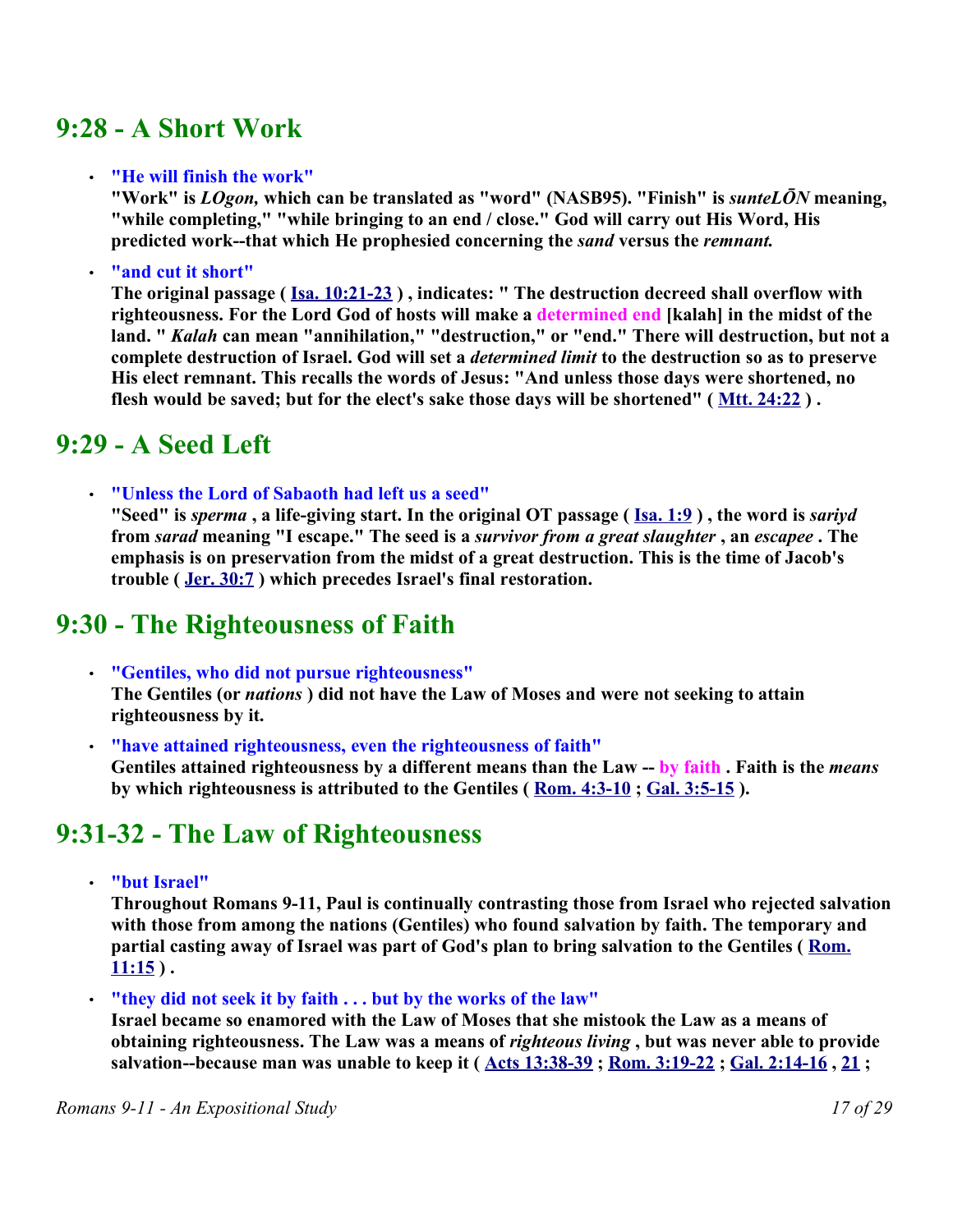**Gal. 5:1-6 ). The only exception was Jesus Who fulfilled the Law ( Mtt. 5:17 ; Gal. 4:4 ).** 

# **9:33 - A Stumbling Stone**

#### • **"I lay in Zion a stumbling stone"**

**The stumbling stone is a person . He is "the Shepherd, the Stone of Israel" ( Gen. 49:24 ) . The Old Testament has many passages which refer to God as a "rock" or "stone" ( Deu. 32:15 ; Ps. 118:21- 23 ; Isa. 8:13-15 ; 28:14-16 ; Dan. 2:45 ). Here, Paul cites Isaiah 28:14-16 . Both Peter and Jesus indicate that this is the "chief cornerstone" which was "rejected by the builders" ( Mtt. 21:41-45 ; Acts 4:8-12 ). The "chief cornerstone " is Messiah Jesus Who was rejected by "the builders," the religious leaders of Israel.** 

#### • **"whoever believes . . . will not be put to shame"**

**In the end, those who trust in the stumbling stone will prove to have made a sound investment- they will be vindicated. Their trust will not have been futile and vain. In the passage Paul quotes, ( Isa. 28:16 ) , the phrase rendered here as "put to shame" is the word** *yachish* **from** *chush* **which can be translated as: "act hastily" (NKJV), "be disturbed" (NASB), or "panic" (NET). The majority among Israel failed to trust in the rock. They were offended by Him. Having rejected Jesus, they are the "not all Israel who are of Israel" ( Rom. 9:6 ) . Others among Israel trust in Messiah Jesus--these form the elect remnant according to God's grace, the true Israel.** 

## **Application**

- **1. "Not My people" refers to Israel, not Gentiles - The OT prophets foresaw a period of time when Israel would no longer be considered God's people, but also a time afterwards when Israel would once again be "My people."**
- **2. God's Unconditional Love for Israel - Many in the church today embrace the first part of these OT prophecies (the rejection of Israel) and fail to account for the subsequent restoration of Israel. They deny the meaning of the original context and interpret the passages** *spiritually* **as applying to the Gentiles. Denying God's restoration of Israel is a serious matter since it distorts God's character by denying His unconditional love and electing purpose for Israel. The salvation of NT believers is only as sure as God's fulfillment of existing OT promises to Israel. We can take great comfort in the security of knowing He will uphold** *all* **His promises!**
- **3. Context versus Application - We need to recognize the original context of any passage as the actual meaning. After we understand the meaning of the original passage,** *then and only then* **are we in a position to make a related application from the principles taught by the passage. Paul quotes the OT concerning the election, rejection, and restoration of Israel, not the Gentiles. The principle of those who are not God's people becoming God's people is an** *application* **which can be made to the Gentiles who attained the righteousness of faith which most in Israel missed.**
- **4. Self-Righteousness is No Righteousness - Overemphasis on righteous works can blind us to the true means of salvation which is only found in the completed work of Jesus on the cross. This can never be earned or appropriated by works--only by faith. When we**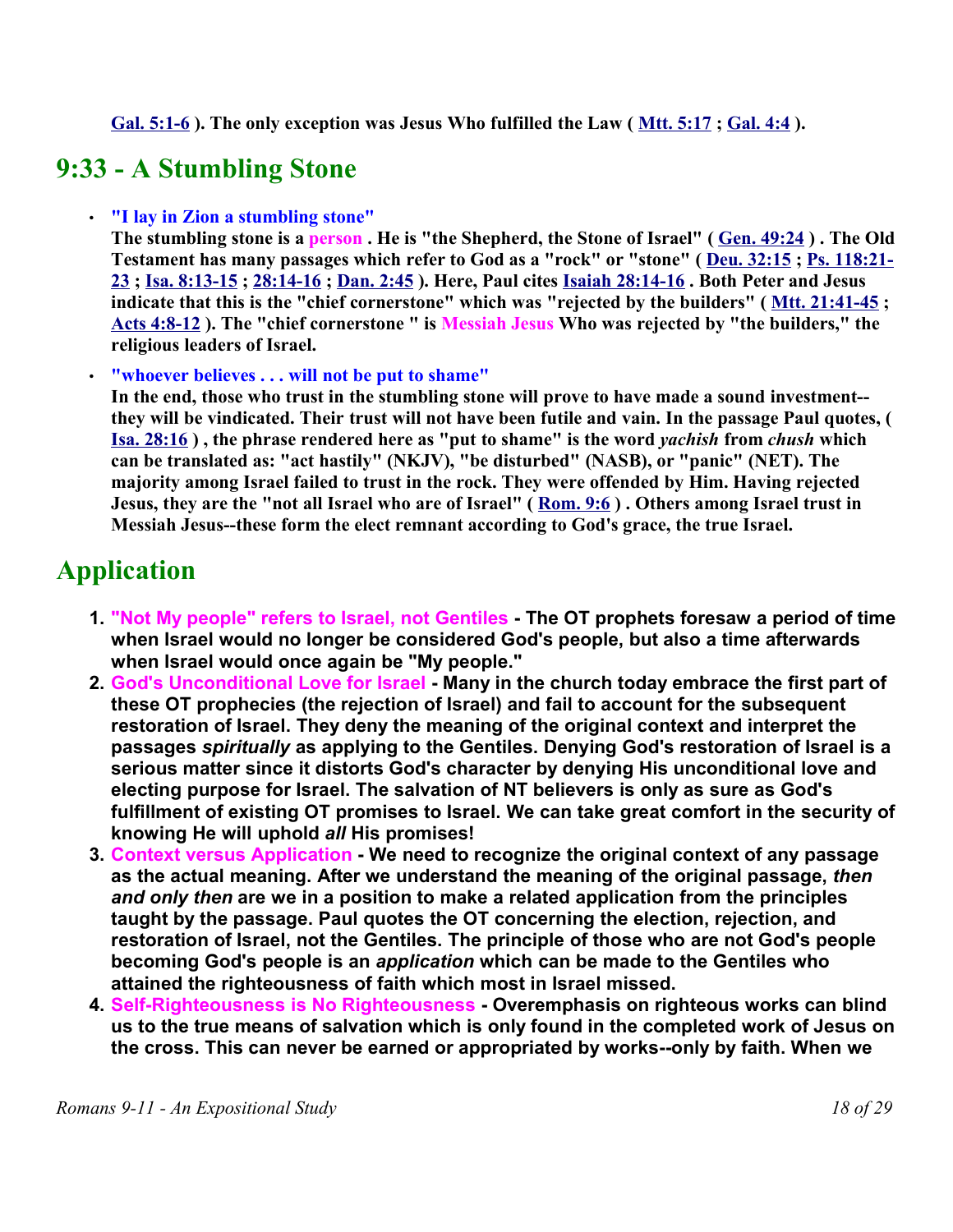**mix our own efforts into salvation, we undermine the true gospel and count the perfect work of Christ as incomplete. Like Israel who rejected Messiah Jesus at His first coming, those who trust in their own righteousness will be crushed by the "stumbling stone."** 

## **Romans 10:1-13 - The Righteousness of God**

## **10:1 - My Heart's Desire**

• **"Brethren, my heart's desire and prayer"** 

**Paul returns to the theme which opened chapter 9--his strong desire that Israel come to understand the gospel. The untranslated particle** *men* **correlates his statement with the previous passage recognizing that Israel has stumbled at the rock of offense:** 

- **" Brothers, [** *men* **= surely, nevertheless] the desire of my heart . . . "**
- **A Passionate Prayer**

**"Prayer is"** *DEhsis* **meaning a "plea," or "entreaty" -- a passionate prayer. This topic is near and dear to Paul's heart!**

## **10:2 - Zeal without Knowledge**

- **"not according to knowledge" "Knowledge" is** *ePIgnōsis:***"intense religious or moral knowledge that is true." The zeal of the Jews was not in accordance with real knowledge.**
- **A Double-Edged Sword God wants us to have zeal ( John 2:17 ) , but not apart from knowledge.**

## **10:3 - Righteousness of God**

- **"they being ignorant" "While being ignorant" is** *agnoOUntes:* **an ongoing, present-tense ignorance. They were remaining ignorant. This is the word from which we derive** *agnostic* **meaning "without knowledge."**
- **"God's righteousness . . . their own righteousness"**

**The Greek text compares the "of God righteousness" with the "of own righteousness." The righteousness in both these phrases is best understood as the righteousness** *pertaining to* **God and** *pertaining to* **self (objective genitives). The righteousness pertaining to God is infinite whereas the righteousness pertaining to man is nonexistent ( Isa. 64:6 ) . Righteousness involves not just** *actions,* **but** *motives.* **Man's righteousness fails on both counts.**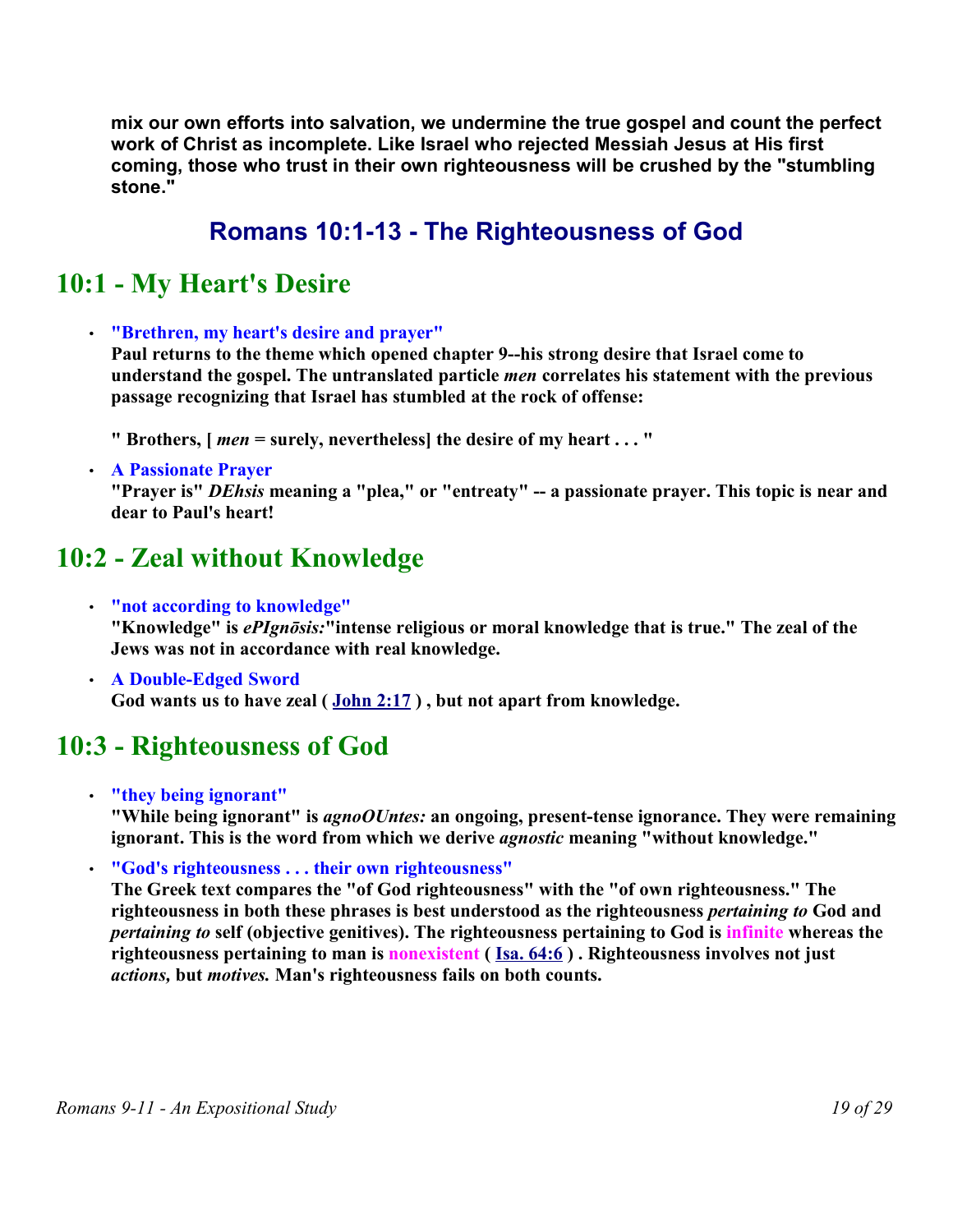• **"seeking to establish their own righteousness"**

**"To establish" is** *STĒsai,***"setting up," "weighing out," "putting forward." Ignorance of God's righteousness is a** *requisite* **for even presuming to put forth our own righteousness! Those who trust in their own righteousness have not even begun to see God accurately.** 

## **10:3 - Have Not Submitted**

#### • **"have not submitted"**

**"Submitted" is** *hypoTASsō,* **a compound word made up of** *HYpo* **(under, beneath) and** *TASsō* **(to appoint, order). This was a Greek military term meaning "to arrange in divisions." In nonmilitary use it indicated a voluntary "giving in."**

#### • **"the righteousness of God"**

**This speaks of righteousness** *provided by* **God (subjective genitive). This righteousness, true righteousness, cannot be provided by man! This is the dividing line between Christianity and every other religion! Christianity alone recognizes man's total inability to please God requiring that righteousness, which cannot be earned, be given to man as a free gift by God.** 

### **10:4 - End of the Law**

#### • **"Christ is the end of the law"**

**The order of wording in the Greek emphasizes** *end* **by promoting it to the beginning of the sentence: "For the END of the law [is] Christ . . ." "End" is** *TElos* **which can mean:** 

- **1. goal that to which the law leads**
- **2. fulfillment Christ fulfilled the law**
- **3. termination or completion the law has come to an end as a means of righteousness**

**The immediate context, and the fact that the Mosaic Covenant was broken and has become obsolete ( Jer. 31:31-32 ; Heb. 8:13 ), favor understanding** *TElos* **to mean that the law has been** *terminated* **or** *abolished* **as a means of righteousness.**

• **"for righteousness"**

**The law is not a means of obtaining righteousness before God. However, the law is "holy and just and good" ( Rom. 7:12 ) . Even after Christ, freedom remains to** *practice* **the law. For example, the Apostle Paul took a Nazirite vow ( Acts 18:18 ) , he was purified and paid vows for four men ( Acts 21:24 ) , and for practical ministry reasons he circumcised Timothy who had a Jewish mother but a Greek father ( Acts 16:3 ) . The freedom to practice the law is clearly set forth in the NT ( Rom. 14:5-6 ) .** 

• **"to everyone who believes"**

**Believers, those who trust in Christ Who kept the law, will not be judged by their ability to keep the law. However, the works of unbelievers are still judged by the law ( Rev. 20:12-13 ) . Lacking true righteousness (sinlessness, Mtt. 5:20 ) , they will be condemned by their inability to keep the law. This is why the Ark of the Testimony, containing the tablets of the law, is highlighted during God's final outpouring of wrath ( Rev. 11:19 ; 15:5 ). It** *testifies* **of man's unrighteousness.**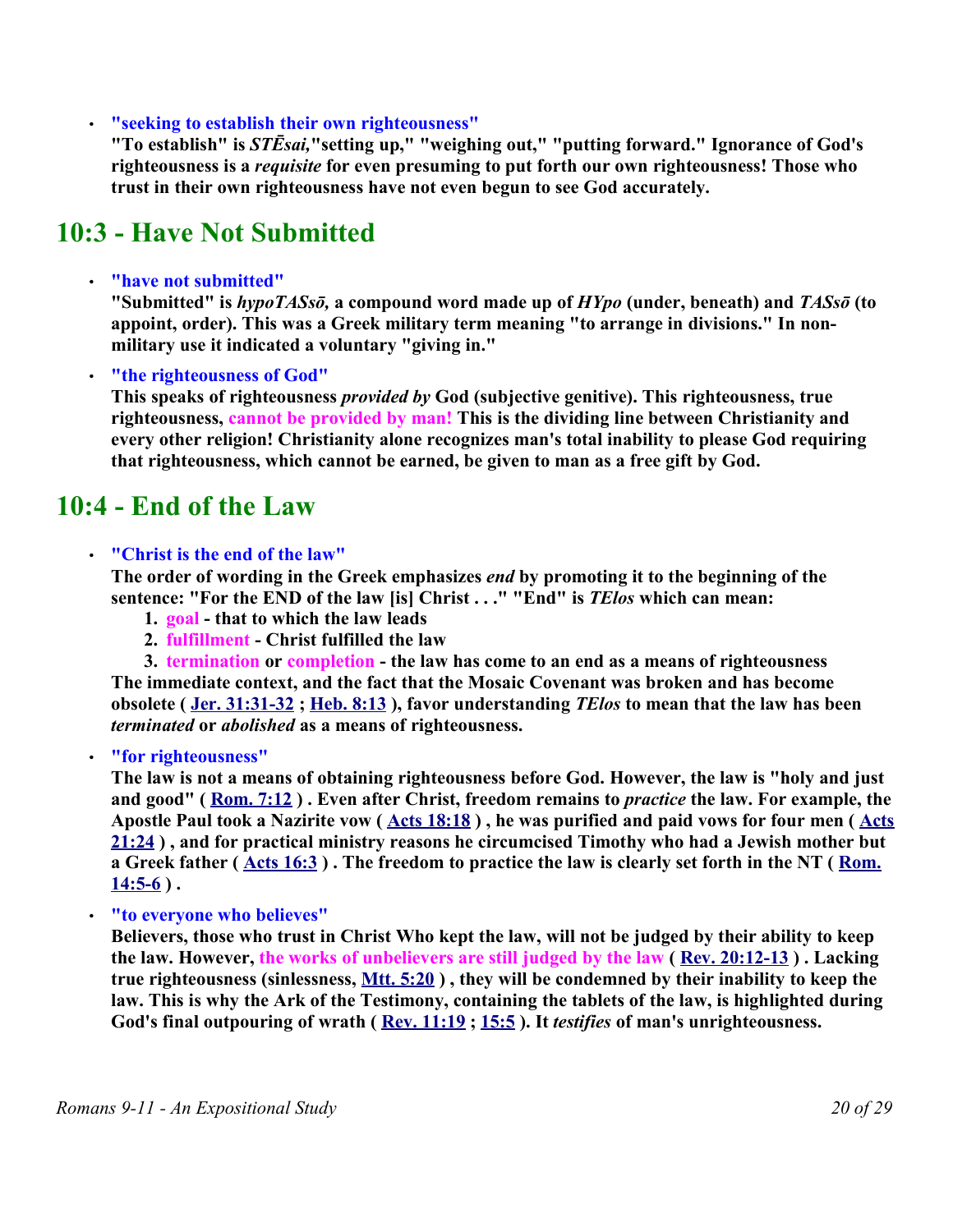## **10:5 - Righteousness of the Law**

• **"righteousness which is of the law"**

**The "righteousness which is of the law" is contrasted with the "righteousness of faith" in the next verse. The righteousness of the law is unattainable by all men except one: Jesus Christ! The righteousness of faith is attainable by all men simply by trusting in the work of Jesus Christ.** 

- **"the man who does those things shall live by them" In context, this speaks of** *righteous living,* **not** *salvation* **( Lev. 18:3-5 , 24 ). Righteous living involves** *works,* **but because of the weakness of our sinful flesh, we cannot keep the law and therefore it cannot save ( Acts 13:38-39 ; Rom. 3:19-22 ; Gal. 2:21 ; 3:10-12 ; Heb. 10:1-2 ) .**
- **How were People Saved Prior to Christ? Men have never been able to attain righteousness and be justified before God based on keeping the law. Therefore salvation has always been by faith and never by works ( Gen. 15:6 ; Rom. 4:2- 5 ).**

## **10:6 - Ascent to Heaven**

• **"righteousness of faith speaks in this way"**

**This is righteousness which results from faith in God. It is not based on difficult works or mysterious knowledge, but is easily understood and completely accessible ( Deu. 30:9-14 ) . God has removed all man's excuses for claiming God's will is unknowable.**

• **"to bring Christ down from above"**

**Paul substitutes "Christ" for that which is to be fetched from heaven to be heard and obeyed: "the commandment . . . the word . . ." This echoes Jesus' title as the** *Word* **( John 1:1 ; Rev. 19:13 ). In His incarnation, Jesus is the revelation of God ( John 1:14 ; Heb. 1:1-3 ). He is Jacob's Ladder - spanning between God and man. He conveys the revelation of the Father down to man and atones for sinful men in His ascension to God. He is the only conduit by which man may rise to stand before God ( 1Ti. 2:5 ) .** 

## **10:7 - Descent into the Abyss**

• **"who will descend into the abyss?"**

**"Abyss" is** *Abusson,* **a compound word made up from** *ā* **(without) and** *bathos* **(depth). It is "without depth" or "bottomless." Paul is contrasting the deepest possible place, corresponding to the place of departed spirits, with the highest possible place--heaven. This contrast is a frequent theme found in the OT (e.g., Amos 9:1-2 ; Ps. 139:7-10 ). The** *Septuagint* **uses the same term for the "darkness over the face of the DEEP" ( Gen. 1:2 ) and "the fountains of the great DEEP" ( Gen. 7:11 ) . In the NT, it is said to be the abode of demons ( Luke 8:31 ; Rev. 9:1-2 , 11 ) and the location from which the Beast ascends ( Rev. 11:7 ; 17:8 ) and where Satan is bound during the millennial kingdom ( Rev. 20:1-3 ) .** 

• **"to bring Christ up from the dead"**

**Paul emphasizes both ends of Christ's ministry in His first coming ( Rom. 1:1-4 ) :**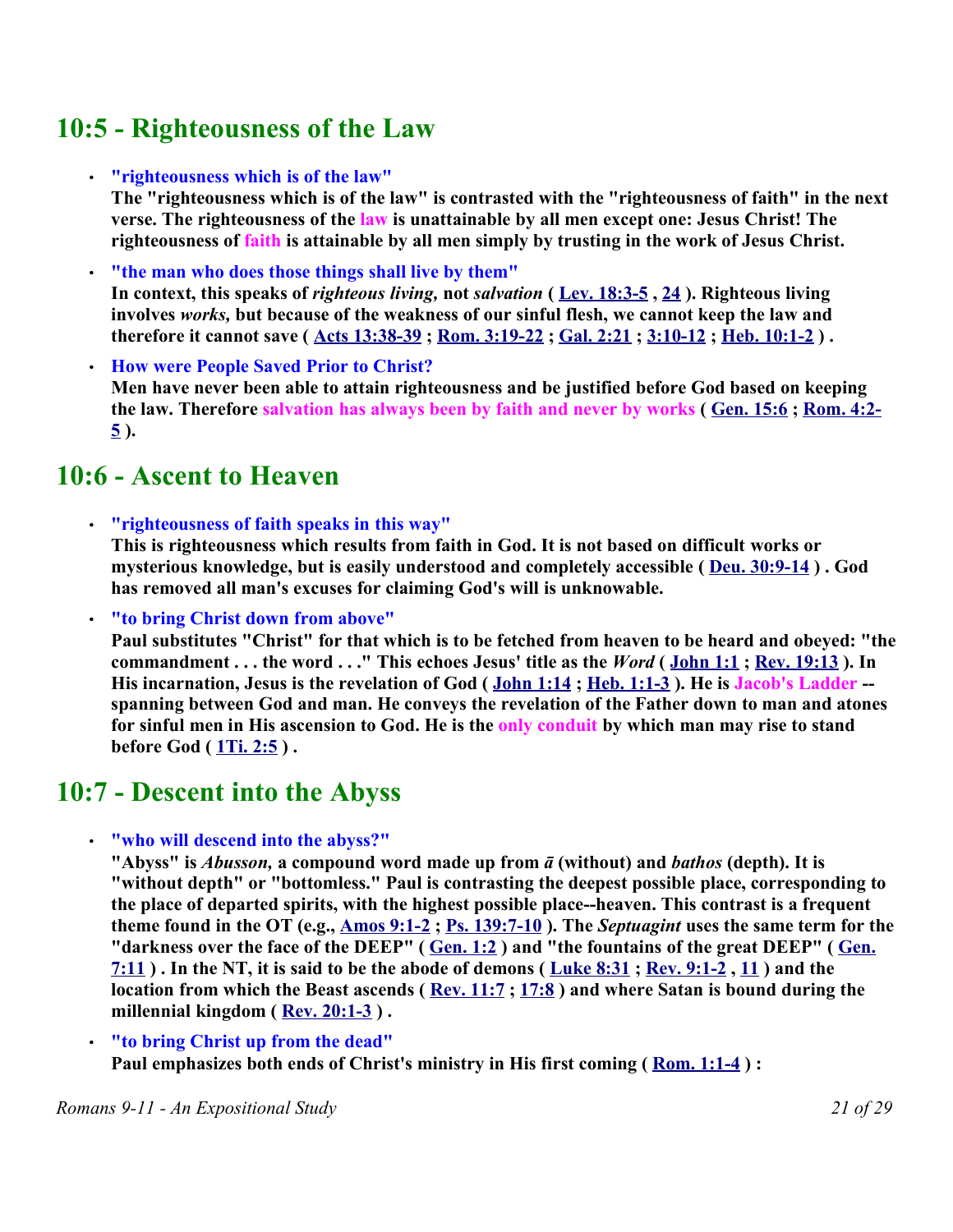**1. His descent to earth at His virgin birth.**

**2. His ascent back to heaven at His resurrection and ascension.**

**These events constitute communication between God and man -- the theme of Jacob's Ladder ( Gen. 28:12-13 ) .** 

## **10:8-9 - The Word is Near You**

- **"the word is near you, in your mouth and in your heart" Emphasis is placed on the** *nearness* **(accessibility) of God's commandments. There is an intimate connection between the heart and mouth. The mouth speaks forth that which is in the heart ( Mtt. 12:34 ; 15:17-19 ; Luke 6:44-45 ). Our problem is not one of access to God's will, but obedience!**
- **"if you confess with your mouth . . . believe in your heart" "Confess" is** *homoloGĒsēs,* **a compound word made up of** *homo* **(same) and** *LOgos* **(word). Coming to faith involves agreement with what God has declared concerning His Son--that He is Lord . Jesus is not a "holy man" or a "guru," He is very God!**
- **"that God raised Him from the dead"**

**His resurrection is a declaration of His identity as the Son of God and His acceptability to God as the sinless sacrifice ( Rom. 1:1-4 ) . Our salvation is only as good as His resurrection ( John 11:23- 26 ; 14:19 ; 1Cor. 15:17 ).** 

## **10:10 - With the Heart One Believes**

• **"With the heart one believes unto righteousness" The moment we believe, we are clothed in the righteousness of Christ. Our sins are "covered" by His righteousness.**

• **"with the mouth confession is made unto salvation"**

**True conversion will eventually result in outward manifestation in the life of the new believer. Faith (in the heart) without works (e.g., what we say) is not true Biblical faith ( Jas 2:18-26 ) . It is with our mouth that we speak forth:** 

- **1. that which we believe,**
- **2. that which we call upon in time of need,**
- **3. that which we praise.**

**Yet there is no fixed formula with specific outward signs or steps for salvation.**

### **10:11 - Not be Put to Shame**

#### • **"will not be put to shame"**

**Those who believe will not be embarrassed or disappointed as when having trusted in something which proved to be vain or futile. In the passage Paul quotes ( Isa. 28:16 ) , the Hebrew word for "put to shame" conveys the idea of "acting hastily" or "panicking." Trust in Christ will prove to be a reliable decision which brings peace. It will not result in panic when the believer stands before God and all is laid bare.**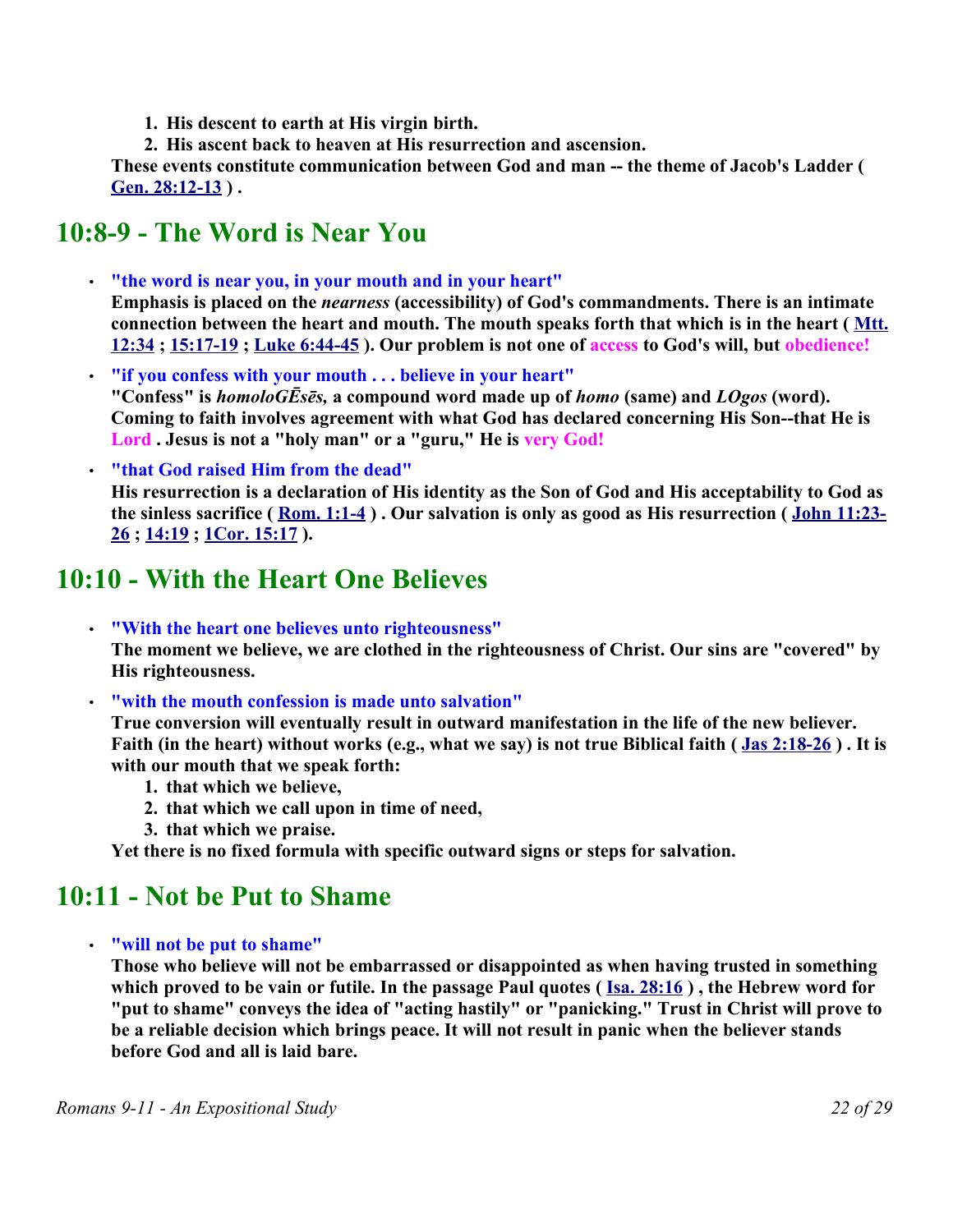## **10:12-13 - No Distinction**

• **"there is no distinction between Jew and Greek"** 

**This statement concerns** *the accessibility and manner of salvation.* **" There is neither Jew nor Greek, there is neither slave nor free, there is neither male nor female; for you are all one in Christ Jesus " ( Gal. 3:28 ) . Paul is not saying that all distinctions between Jews and Gentiles ( Rom. 3:1-2 ; 9:4 ) or between men and women ( Eph. 5:22 ; 1Ti. 2:12 ; 3:1-5 ; Tit. 1:6 ) have been done away with in Christ.** 

• **"whoever calls . . . shall be saved"**

**Anyone and everyone who calls on the name of the Lord will be saved. Nationality, age, sex, race, and station in life are all immaterial in attaining salvation.**

# **Application**

- **1. Self-Righteousness is No Righteousness - To be saved, we must jettison our "selfrighteousness" which is really no righteousness and place our faith in Jesus Who provides the righteousness of God. We must reject** *religion* **-- our own puny efforts to justify ourselves to God -- in favor of** *relationship* **with God through trusting in His Son.**
- 2. **Only Jesus Bridges the Gap between God and Man - Jesus is the only ladder between God and man. The ultimate revelation of God made understandable to man is found in the incarnation of Jesus: the God-man. Conversely, the only sufficient representation we have before God is standing in the righteousness provided by Christ. We will find no alternate avenue for salvation ( 1Ti. 2:5 ) .**
- 3. **Salvation is Near - The way of salvation is neither esoteric nor distant. It is not found in a mountain cave in Tibet, by acts of deprivation, or by "always learning and never coming to the knowledge of the truth" ( 2Ti. 3:6-7 ) . It is so simple that** *even a child can grasp it* **( Mark 10:15 ) . It is within our reach if we will but reach out and grasp God's free gift.**
- **4. Equally Available to All - All people have equal access to the salvation of God. All that is required is agreeing with what God has said by placing faith in Jesus Christ. "All who call on the name of the Lord shall be saved."**

### **Romans 10:14-21 - Has Israel Not Heard?**

## **10:14-15 - How Shall They Believe?**

• **"As it is written"**

**Paul quotes Isa. 52:7 where Isaiah describes messengers who carry God's message and proclaim peace (between God and man) and salvation.** 

• **"How beautiful are the feet"**

**The** *feet* **are the first link in the chain of salvation: 1. sent,**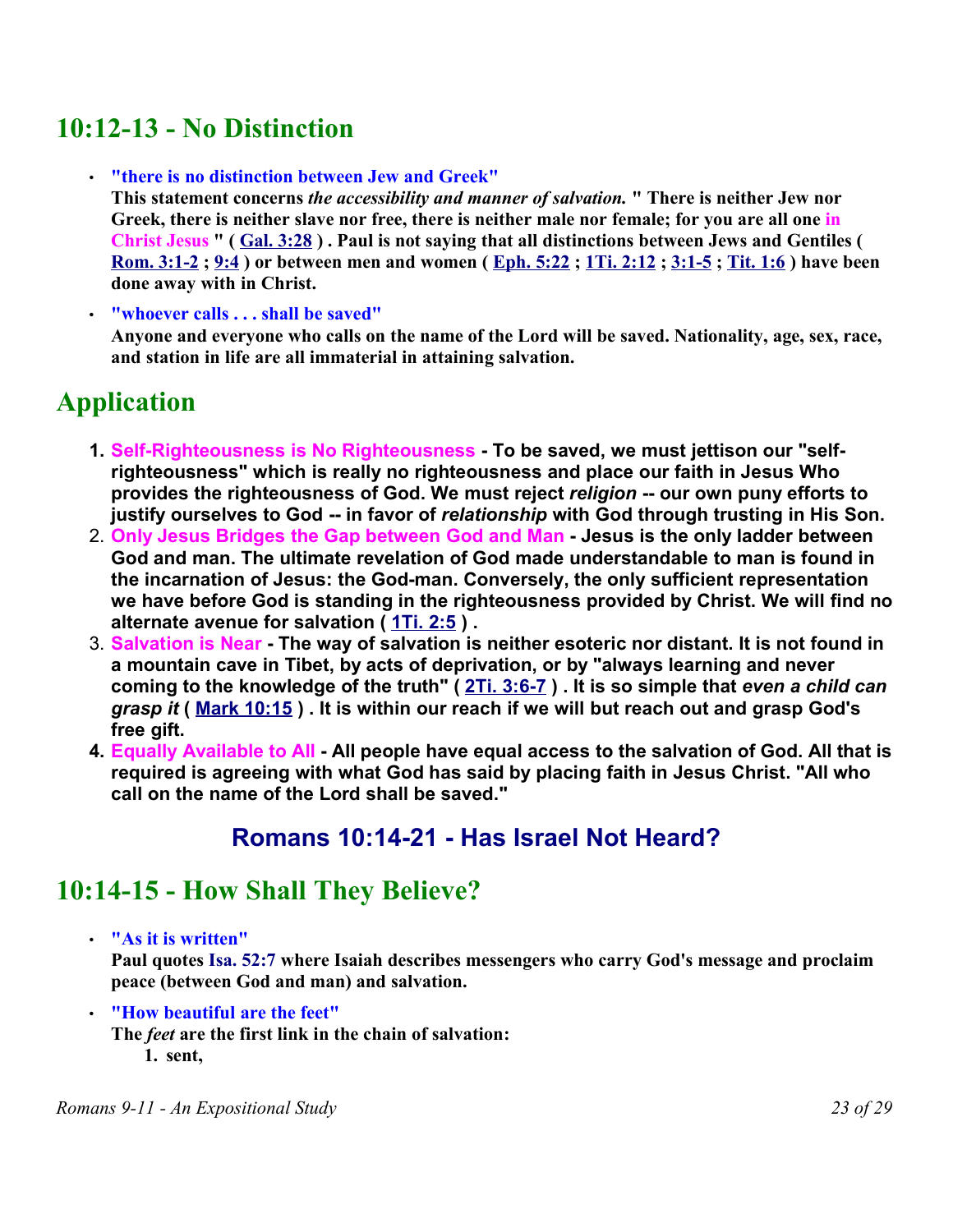- **2. preach,**
- **3. hear,**
- **4. believe,**
- **5. call on Him (a specific** *person* **-- Jesus).**
- **"those who bring glad tidings" "Glad tidings" is** *euangelizoMEnōn* **, the** *evangelizing ones* **-- evangelists!**
- **The message is good news because it concerns** *eternal life***. The purpose of missions is not so that people can have a more fulfilling life. It is because they are eternally lost without the knowledge of faith in Christ. Even people with great knowledge of God (e.g., orthodox Jews) are lost without faith in Jesus Christ. Men are responsible to respond to God's progressive revelation.**

## **10:16 - Who Has Believed?**

- **"they have not all obeyed the gospel" "Obeyed" is** *huPĒkousan,***"to listen to." They** *heard* **the message, but did not embrace its contents.**
- **"Who has believed our report?" "Report" is** *akoĒ,***"account," "preaching." Paul cites Isaiah 53:1 which introduces an extremely detailed prophecy of the redemptive work of Jesus. This clear passage is avoided or denied by unbelieving Jews. The problem is not** *hearing,* **but** *believing!*

# **10:17 - Hearing by the Word**

• **"hearing by the word"**

**"Word" is** *hRĒmatos,***"proclamation," "spoken word," "utterance." This is not just words that are** *written,* **but which are** *proclaimed* **and spoken such that they can be audibly** *heard.* 

• **"the word of God"**

**Hearing requires the word of God -- the message of the Bible. General revelation is** *insufficient to save!*

## **10:18 - To the Ends of the World**

• **"have they not heard?"**

**"Have they not" is** *mē ouk,* **a double-negative which implies a negative response. Paul is saying, "Have they IN NO WAY heard?" to which he answers, "No, they HAVE heard!"**

• **"to all the earth"**

**The universal accessibility of general revelation is emphasized by appearing first in the sentence: "Into all the earth it went out, the sound of them . . ."**

• **"their words to the ends of the world"**

**Again, the sentence emphasizes the universal scope of general revelation: "Into the ends of the [inhabited] world the [spoken] words of them . . ." "World" is** *oikouMEnēs,* **meaning "inhabited**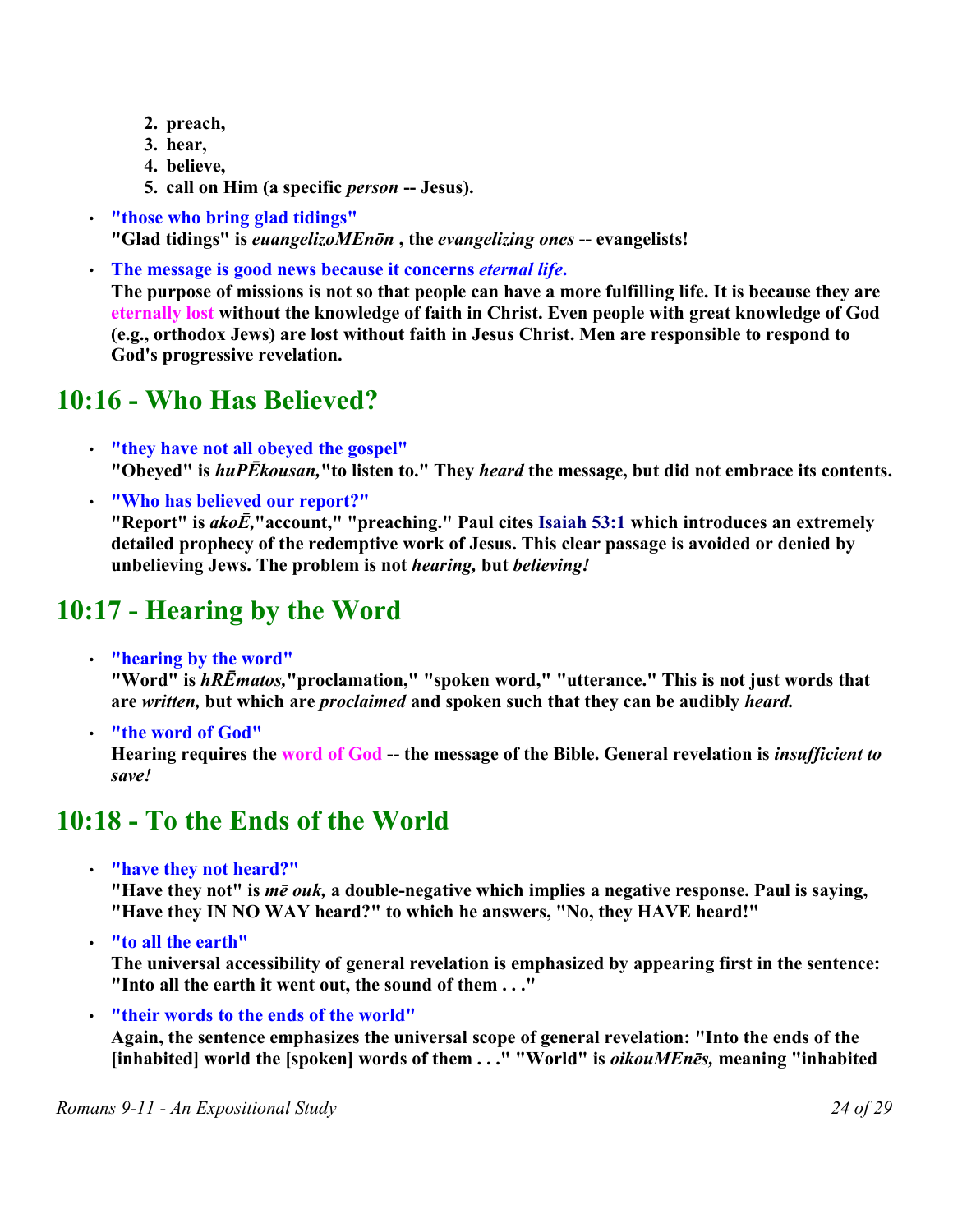**world" or "[the] inhabitants of the world." General revelation speaks to** *intelligent* **creatures - mankind.**

• **A Universal Message**

**Paul quotes Psalm 19:1-4 showing that, like all other nations, Israel was given general revelation of God in nature. However,** *unlike all other nations,* **Israel was also given special revelation of God -- the Law of Moses ( Ps. 19:7-11 ) .** 

• **General Revelation Points to God General revelation points people to God but is insufficient to save. If man rejects God's general revelation, he is lost ( Rom. 1:18-22 ) .** 

### **10:19 - Provoked to Jealousy**

• **"I will provoke you to jealousy"**

**The Greek emphasizes God's action in initiating the provocation: "I, [even] I will provoke . . ." "Jealousy" is** *parazēLŌsō,***"to incite a protective reaction," "arouse envy."** 

• **"those who are not a nation . . . a foolish nation"**

**Paul quotes Deuteronomy 32:21 from the** *Song of Moses* **which predicts Israel's idolatry. In the Hebrew the phrase is:** *be lo-'am be goy,* **"by not-a-people, by Gentiles, heathen." "Foolish" is** *asuNEtō,***"without perception," "foolish in a moral sense." The Gentiles were generally ignorant of God's law, the Law of Moses which was given to Israel.** 

## **10:20-21 - Found by Those Who Did Not Seek**

• **"found by those who did not seek me"** 

**Paul quotes Isaiah 65:1-2 which predicted that Gentile's would seek and find God even as Israel was disobedient.**

• **"made manifest"** 

**"Made manifest" is** *emphaNĒs,***"to make visible, to reveal." The Gentiles were in the dark not having the Law of Moses. But many passages prophesied that they would come to the light of the gospel and faith in God ( Isa. 9:1-2 ; 42:6-7 ; 49:6 ; Luke 2:25-32 ).** 

• **"who did not seek . . . who did not ask"**

**Present tense participles: they found God** *while not seeking* **and** *while not asking.* **This indicates that the action was entirely initiated by God--it was** *He* **who provoked Israel by revealing Himself to the Gentiles.** 

• **"a disobedient and contrary people"** 

**"Disobedient is"** *apeiTHOUNta,***"while disobeying due to disbelief." They refused to believe. "Contrary" is** *antiLEgonta,* **made up of** *anti* **and** *logos* **= "while speaking against," "while contradicting."**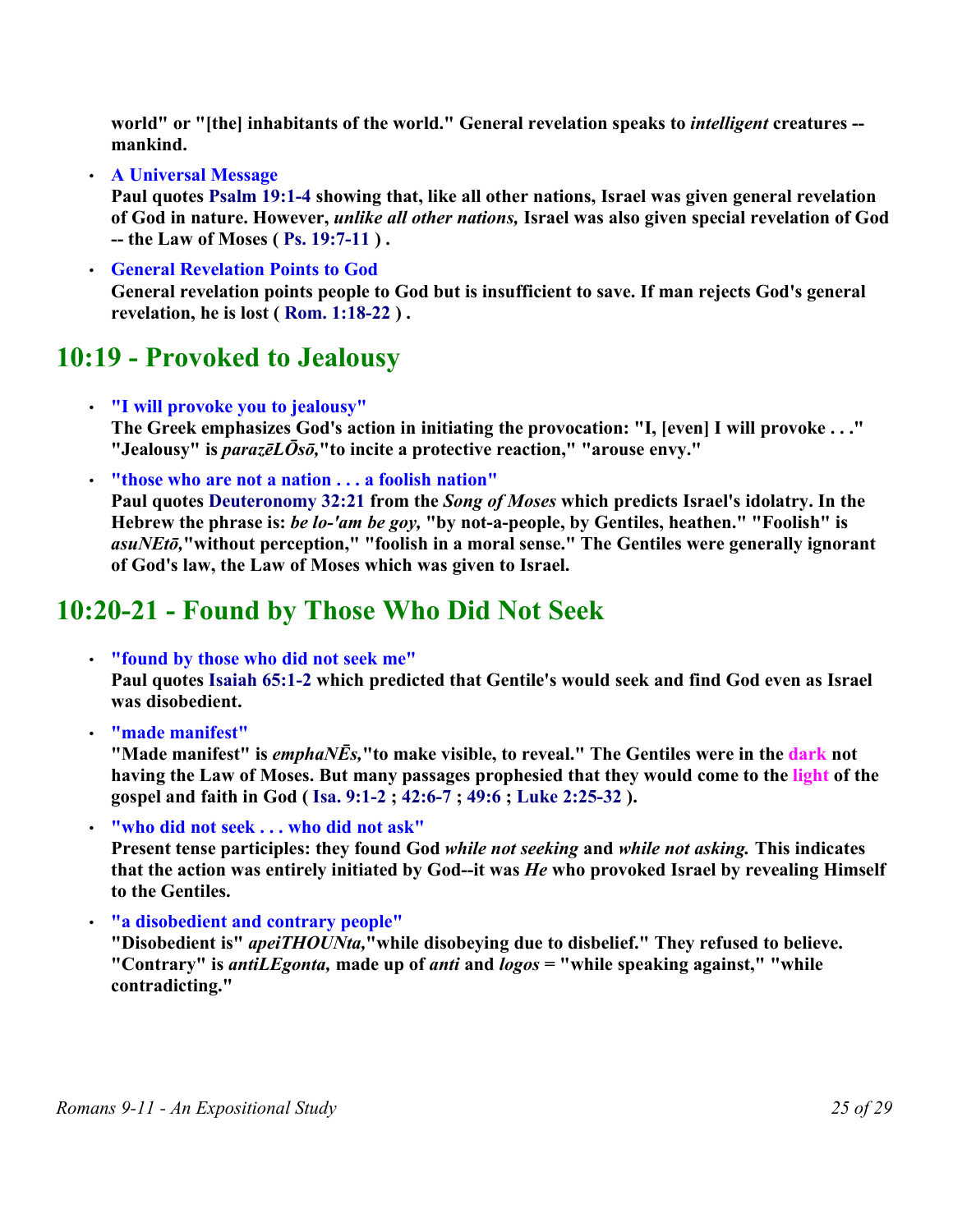# **Application**

- **1. The Gospel is Necessary for Salvation - General revelation points to God, but cannot save. Additional special revelation is necessary to be saved. This comes by way of those who are born again and carry the message of the gospel to the unsaved. This is our job as believers.**
- **2. Evangelization is Beautiful - Those who carry the message of the gospel are called "beautiful" by God. Although our message may be rejected and we may face persecution, God considers our task to be one of beauty.**
- **3. Faith Depends Upon the Word of God - Faith comes by hearing and believing the simple Word of God. Worldly philosophy and other deep mysteries cannot provide salvation. The Word of God is found in the Bible. Do you know the message of the Bible? Are you equipped to proclaim it?**
- **4. Gentiles Are to Make the Jews Jealous - Does your relationship with Jesus -- the** *Jewish Messiah* **-- exhibit a joy and intimacy that an unbelieving Jew would desire?**

### **Romans 11:1-6 - God Has Not Cast Away the Jews**

## **11:1 - Has God Cast Away His People?**

• **"I say then"**

**The conjunction** *then* **indicates that what Paul is about to say next is connected to what was communicated in the previous chapter: God revealed Himself to the Gentiles in response to Israel's disobedience. This might lead one to believe that the nation was irretrievably rejected by God, but Paul is now going to balance the truth of chapter 10 with another important truth--the electing purposes of God for the Jewish nation.**

• **"has God cast away His people?"**

**Casting away is emphasized by its appearance at the beginning of the Greek: "Not He has cast away, God, the people of Him [has He]?" "Cast away" is** *aPŌSato,* **meaning "reject," "push aside," "repudiate." To** *repudiate* **is to divorce or separate from someone or something once held near. The verb is in the middle voice: "Has God [Himself] cast away . . . ?"**

• **"His people"**

**TAKE NOTE! Paul is writing** *after* **the rejection and crucifixion of Jesus. Israel has already rejected her king! Yet Paul refers to** *Israel -- the Jews* **as** *God's people!* **The context makes it impossible to take this phrase as denoting Gentile believers.** 

## **11:1 - Certainly not!**

• **"Certainly not!"**

**Paul uses a unique expression of his emphasizing the impossibility of answering "yes." The phrase is** *me GENoito,* **meaning "You should never conclude such a thing! God forbid that you should think this! No way!"**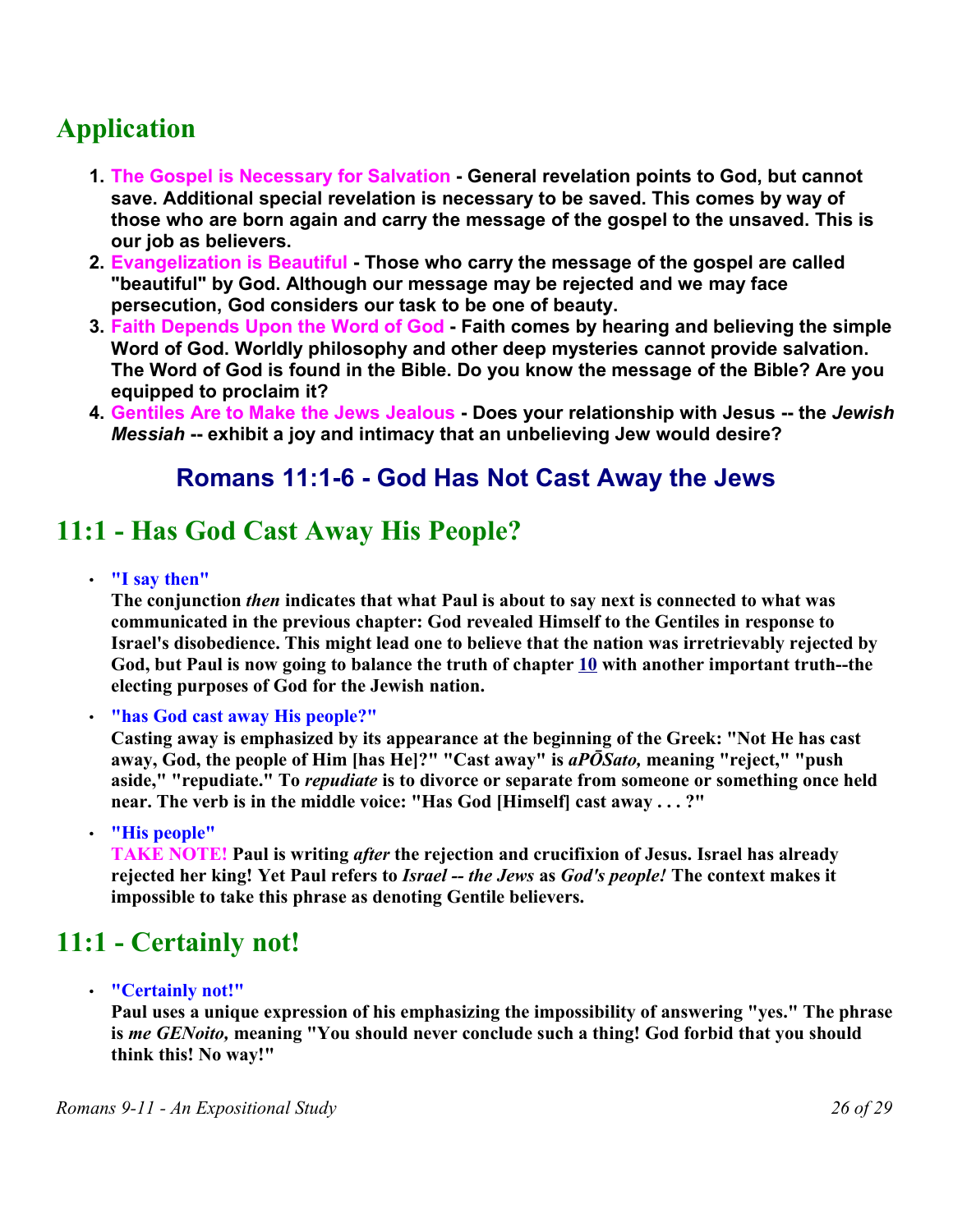**[Wallace,** *Greek Grammar Beyond the Basics* **]**

• **"For I also am an Israelite"**

**Paul himself serves as a counter-example to the claim by some that the Jews have been rejected. The Greek emphasizes Paul as an example: "For even I [an] Israelite I am." This is not just about the status of** *believing* **Jews, but of** *unbelieving* **Jews ( Rom. 11:28 ) .** 

#### • **"of the seed of Abraham"**

**Paul traces his ancestry in both directions from Jacob (who was renamed Israel):** 

- **1. through Abraham (Jacob's grandfather),**
- **2. through Benjamin (Jacob's son).**

**Although all believers are** *Abraham's* **seed by faith ( Gal. 3:29 ) , they are never identified as being** *Jacob's* **descendants or an Israelite tribe in any sense.** 

## **11:2 - God Has** *Not* **Cast Away**

• **"God has not cast away His people"**

**The Greek emphasizes the** *not casting away* **by placing it first: "Not He [Himself] has cast away, God, the people of Him."** 

• **"whom He foreknew"**

**"Foreknew" is from** *progiNŌSkō,* **meaning more than "known in advance," but "chosen" - known intimately as His elect from before the dawn of history. This is an** *active determination,* **not just a passive observation ( Rom. 8:29-30 ; 1Pe. 1:20 ) . Election is the central theme of Romans 8- 11!**

• **"Elijah . . . pleads with God against Israel"** 

**"Pleads . . . against" is** *entunCHANō,* **meaning "to appeal to someone against a third party," "to make a complaint against."**

# **11:3-4 - I Have Reserved For Myself**

• **"and I alone am left"**

**Elijah emphasizes his uniqueness, as if he was the only one that remained true to God: "and I [even] I have been left [surviving the] only one!" It is important to see the full context of the passage Paul is quoting which indicates Elijah is** *complaining against His Jewish brethren* **( 1K. 19:10 ) .** 

• **"I have reserved for Myself"**

**The corresponding Hebrew verb in 1K. 18:18 is** *hishe'arettiy,* **which is in the** *hiphil* **form which indicates causative action by the subject of the verb (God). The verb is based on the root** *she'ar,* **meaning "remnant" and ends with a pronominal suffix indicating "to Me." The phrase could be translated: "I [Myself] caused to remain for Me." It is important to see the sovereignty of God- those who remain true to Him only do so by His electing and keeping power. He "kept them" for Himself!**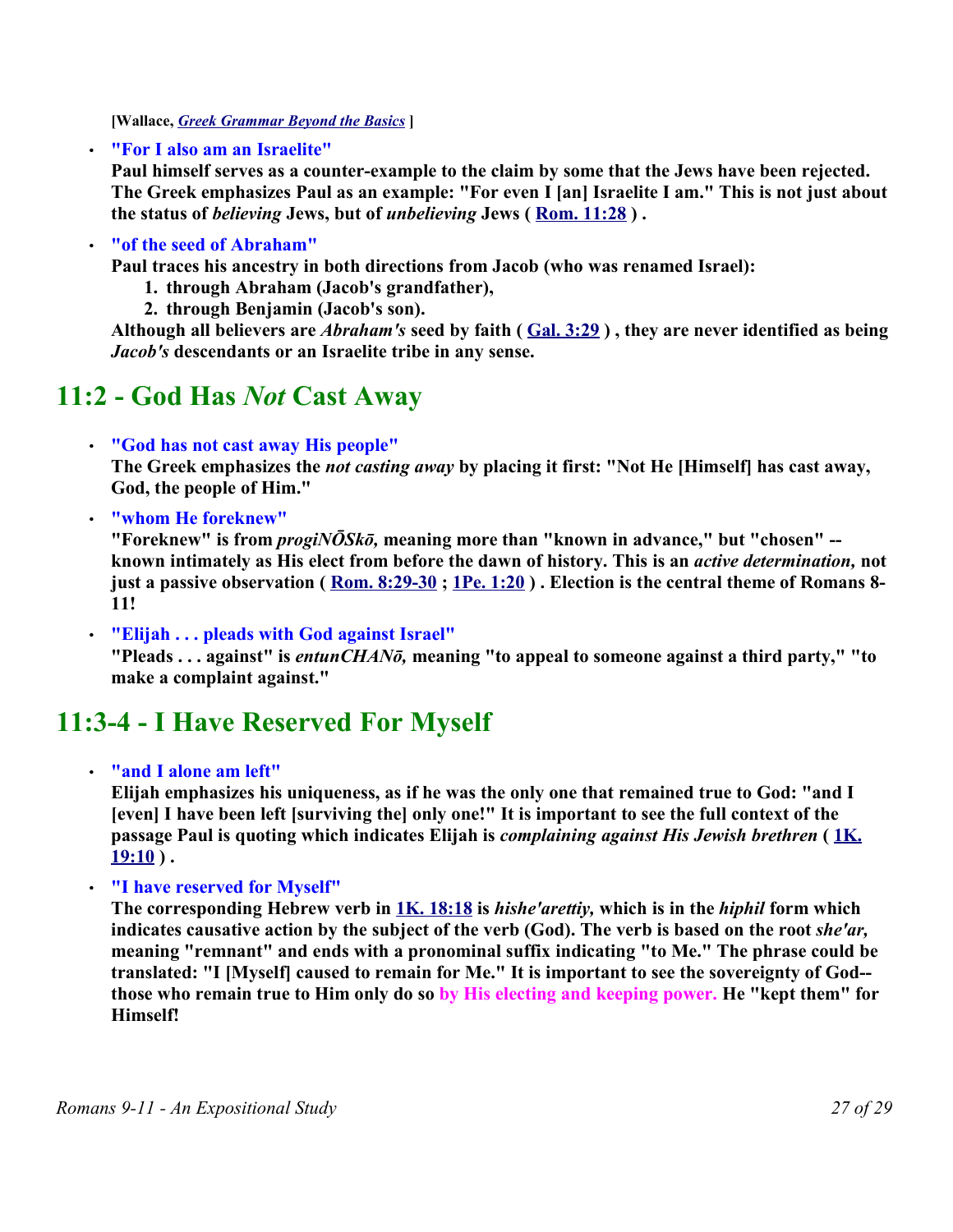## **11:5 - A Remnant**

#### • **"there is a remnant"**

**Jews whom God has reserved for faith throughout history. Because of God's electing purposes for the nation Israel, there are** *always* **Jews who believe everything God has revealed. At the coming of Christ, Jews such as Simeon ( Luke 2:25-34 ) and Anna ( Luke 2:36-38 ) were part of the believing remnant. Today, Jews who believe in Christ are known as** *Messianic Jews* **or** *Jewish Christians* **and are members of the church, the body of Christ, like all other believers. However, they are physically, nationally, Jews--and represent the stream through which God's promises to the Jewish nation will be eventually fulfilled. The doctrine of the remnant is an extensive teaching throughout Scripture, as can be seen by looking up the word remnant in a concordance.** 

• **"according to the election of grace"** 

**"Election" is a verb form in the perfect tense indicating the choice was made some time in the past with results which continue into the present. Like all believers, the believing Jewish remnant was elected to belief in God before the foundation of the world ( Eph. 1:4 ) . Paul's teaching on the elect remnant within Israel dovetails with his earlier teaching ( Rom. 9:11 ) .** 

## **11:6 - Unmerited Favor**

• **"Grace versus Works"**

**"Grace" is** *CHARis,* **meaning "favor." A closely-related word,** *CHARisma,* **means "a free gift." For a gift to truly be a gift, it must be unmerited and unearned. Once you mix one particle of work into the transaction, it is no longer fully grace since merit becomes involved.**

• **Israel Does Not Deserve God's Continued Favor**

**Like all who have been chosen by God, the nation Israel--as represented by the believing remnant among the Jews--does not deserve God's continued election. Paul emphasizes that it is by God's undeserved, unmerited favor--which overcomes the rejection and crucifixion of Israel's own Messiah. Israel neither earned nor deserves God's favor. He stands by Israel because of His** *name's sake* **( Eze. 36:20-24 ) . Concerning the gospel, unbelieving Jews are enemies, but concerning election they are beloved for the sake of the fathers, Abraham, Isaac, and Jacob ( Rom. 11:28-32 ) .** 

## **Application**

- **1. We Are Never "The Only Believer Left" - No matter how discouraged and isolated we feel, we can know for certain that God has other believers in places we might not expect them.**
- **2. Sinful Actions Cannot Thwart God's Sovereign Will In God's inscrutable sovereignty, every sin works out according to His plan. God's plan for Israel will not be derailed by the unbelief of the majority in the nation.**
- **3. God Generally Works With a Faithful Remnant - A frequent pattern in Scripture indicates God often works with a small group of faithful believers within a much larger group.**